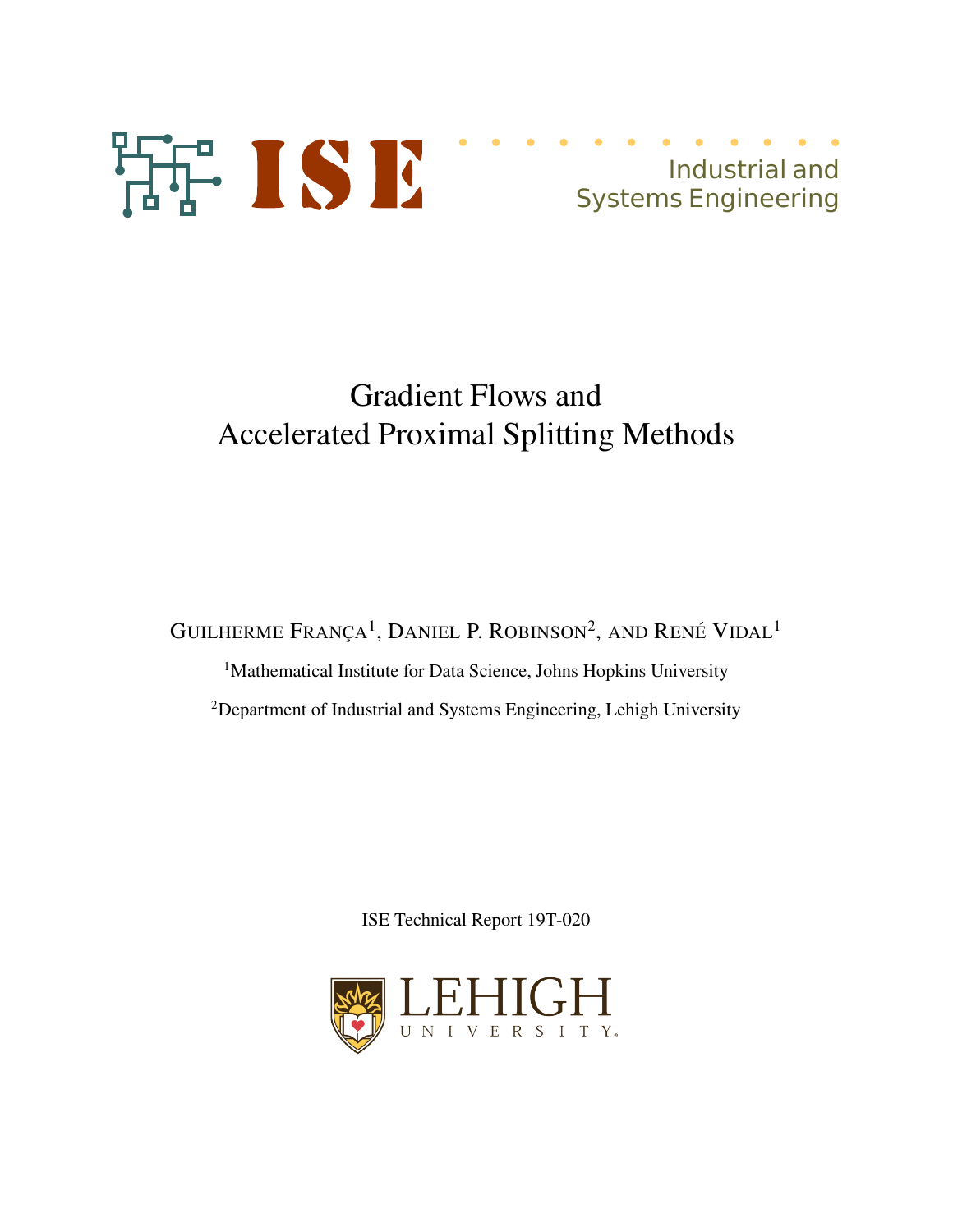# Gradient Flows and Accelerated Proximal Splitting Methods

Guilherme França,<sup>a∗</sup> Daniel P. Robinson,<sup>b</sup> and René Vidal<sup>*a*</sup>

<sup>a</sup>Mathematical Institute for Data Science, Johns Hopkins University  $b$  Department of Industrial and Systems Engineering, Lehigh University

#### Abstract

Proximal algorithms are well-suited for nonsmooth and constrained large-scale optimization problems and therefore suitable for applications in many areas of science. There are essentially four proximal algorithms based on fixed-point iterations currently known: forward-backward splitting, forward-backward-forward or Tseng splitting, Douglas-Rachford, and the Davis-Yin three operator splitting. In addition, the alternating direction method of multipliers (ADMM) is also closely related. In this paper we show that all of these algorithms can be derived as different discretizations of a single differential equation, namely the simple gradient flow. This is achieved through splitting methods for differential equations. Moreover, employing similar discretization schemes to a particular second-order differential equation, which we refer to as the accelerated gradient flow, results in accelerated variants of each respective proximal algorithm; we simultaneously consider two types of acceleration, although other choices are also possible. For instance, we propose accelerated variants of Davis-Yin and Tseng splitting, as well as accelerated extensions of ADMM. Interestingly, we show that ADMM and its accelerated variants correspond to rebalanced splittings, which is a recent technique designed to preserve steady states of the underlying differential equation. We show that all derived algorithms are valid first-order integrators under suitable assumptions. Our results strengthen the connections between optimization and continuous dynamical systems, offer a unified perspective on accelerated algorithms, and provide new accelerated algorithms.

<sup>∗</sup>guifranca@gmail.com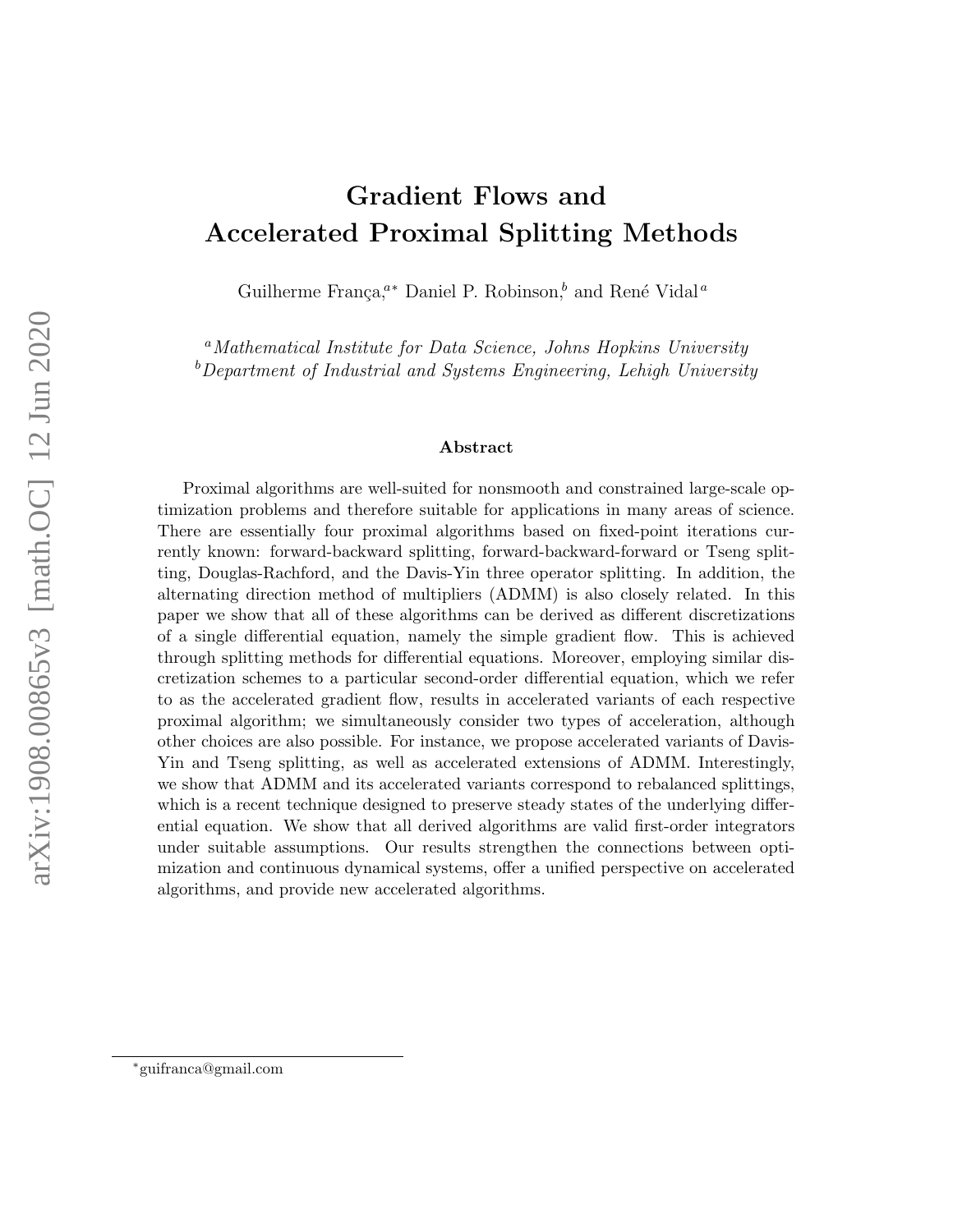## Contents

| $\mathbf{1}$     | Introduction                                                                             | $\overline{2}$ |
|------------------|------------------------------------------------------------------------------------------|----------------|
|                  | 1.1                                                                                      | 3              |
|                  | 1.2                                                                                      | $\overline{5}$ |
|                  | 1.3                                                                                      | $\overline{7}$ |
| $\boldsymbol{2}$ | <b>Splitting Methods for ODEs</b>                                                        | $\overline{7}$ |
|                  | 2.1                                                                                      | 8              |
|                  | 2.2                                                                                      | 9              |
| 3                | <b>Proximal Algorithms from ODE Splittings</b>                                           | 10             |
|                  | 3.1                                                                                      | <sup>10</sup>  |
|                  | 3.2                                                                                      | 14             |
|                  | Accelerated extensions of Douglas-Rachford $\ldots \ldots \ldots \ldots$<br>3.2.1        | 18             |
|                  | Accelerated extensions of forward-backward $\ldots \ldots \ldots \ldots \ldots$<br>3.2.2 | 18             |
|                  | 3.3                                                                                      | 19             |
| $\overline{4}$   | <b>Monotone Operators</b>                                                                | 21             |
|                  | 4.1                                                                                      | 22             |
|                  | 4.2                                                                                      | 23             |
| $5\overline{)}$  | <b>Numerical Experiments</b>                                                             | 24             |
|                  | 5.1                                                                                      | 24             |
|                  | 5.2                                                                                      | 25             |
| 6                | <b>Final Remarks</b>                                                                     | 28             |

## 1 Introduction

Acceleration strategies in the context of optimization have proved to be powerful. One example, termed heavy ball acceleration, was introduced by Polyak [1], while perhaps the most influential form of acceleration was introduction by Nesterov [2] and is often called Nesterov acceleration. Although neither are intuitive in their precise design, it has recently been shown that both can be obtained as explicit Euler discretizations of a certain second-order ordinary differential equation (ODE), and correspond to accelerated variants of gradient descent. This perspective has helped demystify the "magic" of acceleration techniques in optimization.

There is an increasing interest in understanding the connections between optimization and continuous dynamical systems, especially for accelerated gradient based methods [3– 11]. More recently, extensions of these connections to nonsmooth settings using proximal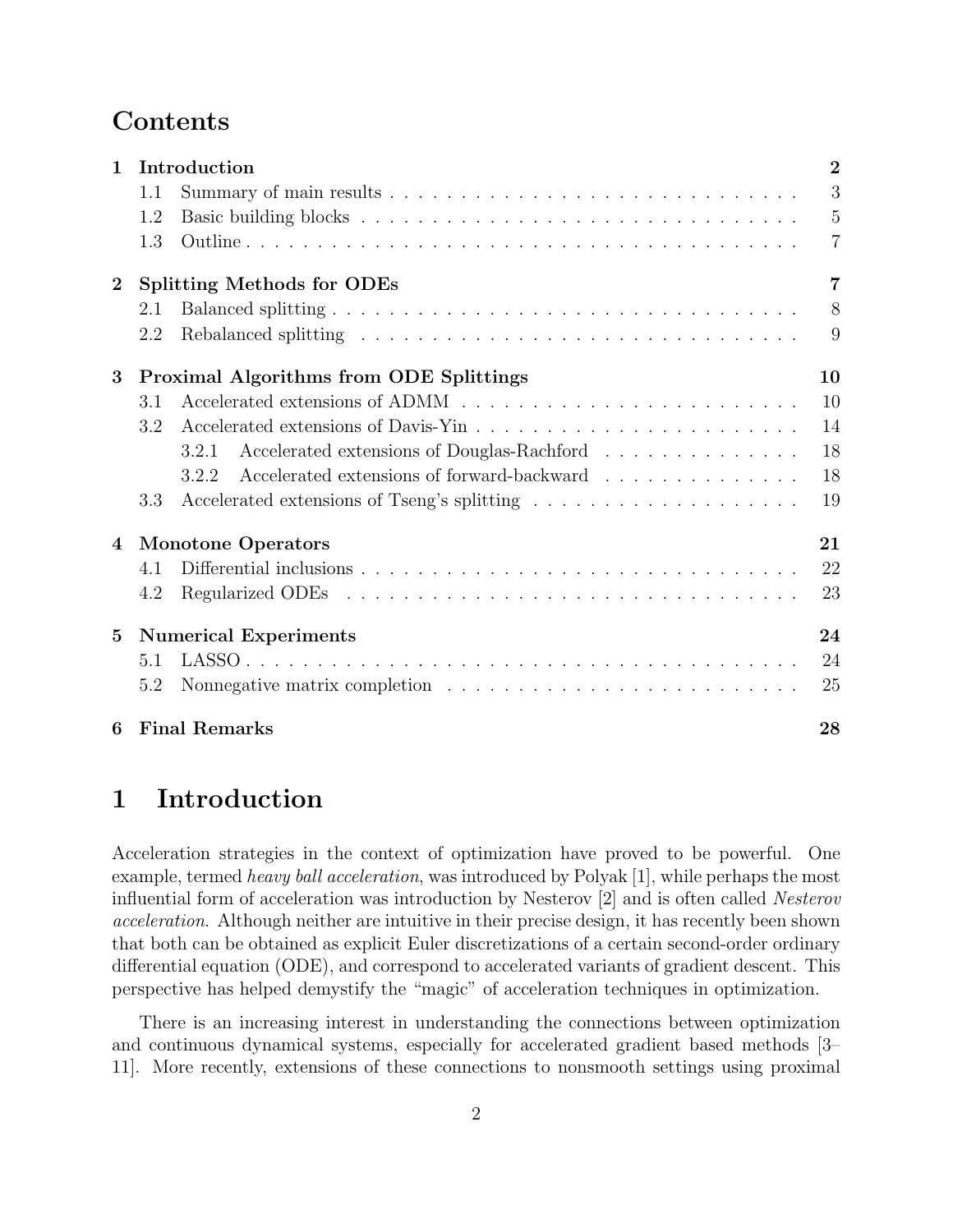methods have started to be considered [12–18]. Proximal algorithms play an important role in optimization since they can enjoy improved stability and be applied under weaker assumptions, and in many cases the associated proximal operators have simple closed form expressions. The majority of known proximal algorithms fall into the following types:

- forward-backward splitting [19–21];
- forward-backward-forward or Tseng splitting [22];
- Douglas-Rachford [19, 23];
- Davis-Yin three operator splitting [24]; and
- alternating direction method of multipliers (ADMM) [25, 26].

Many more sophisticated methods are extensions or variations of these themes. The first three were the only known methods for quite a long time. Only recently have Davis and Yin [24] solved the problem of obtaining a three operator splitting that cannot be reduced to any of the existing two operator splitting schemes. Such proximal methods are based on fixed-point iterations of nonexpansive monotone operators. A different technique based on projections onto separating sets has recently been proposed but will not be considered in this paper; see [27] and the references therein. ADMM dates back to the 70's and has gained popularity due to its effectiveness in solving large-scale problems with sparse and low rank regularizations [28].

We will focus on proximal algorithms that have previously been introduced from an *operator splitting* approach.<sup>1</sup> The literature on operator splitting is huge, so here we simply mention that these methods have origins in functional analysis and differential equations [29–31], and were later explored in convex analysis and optimization; see [32–37]. (See also [38, 39] for an introduction and historical account.)

### 1.1 Summary of main results

We consider algorithms for solving

$$
\min_{x \in \mathbb{R}^n} \{ F(x) \equiv f(x) + g(x) + w(x) \}
$$
\n(1.1)

where  $f$ ,  $g$  and  $w$  are functions from  $\mathbb{R}^n$  into  $\mathbb{R}$  obeying the following condition.

Assumption 1.1. The functions f and g are proper, closed, and convex. The function w is differentiable.

<sup>&</sup>lt;sup>1</sup>One should not confuse operator splitting in convex analysis with splitting methods for ODEs.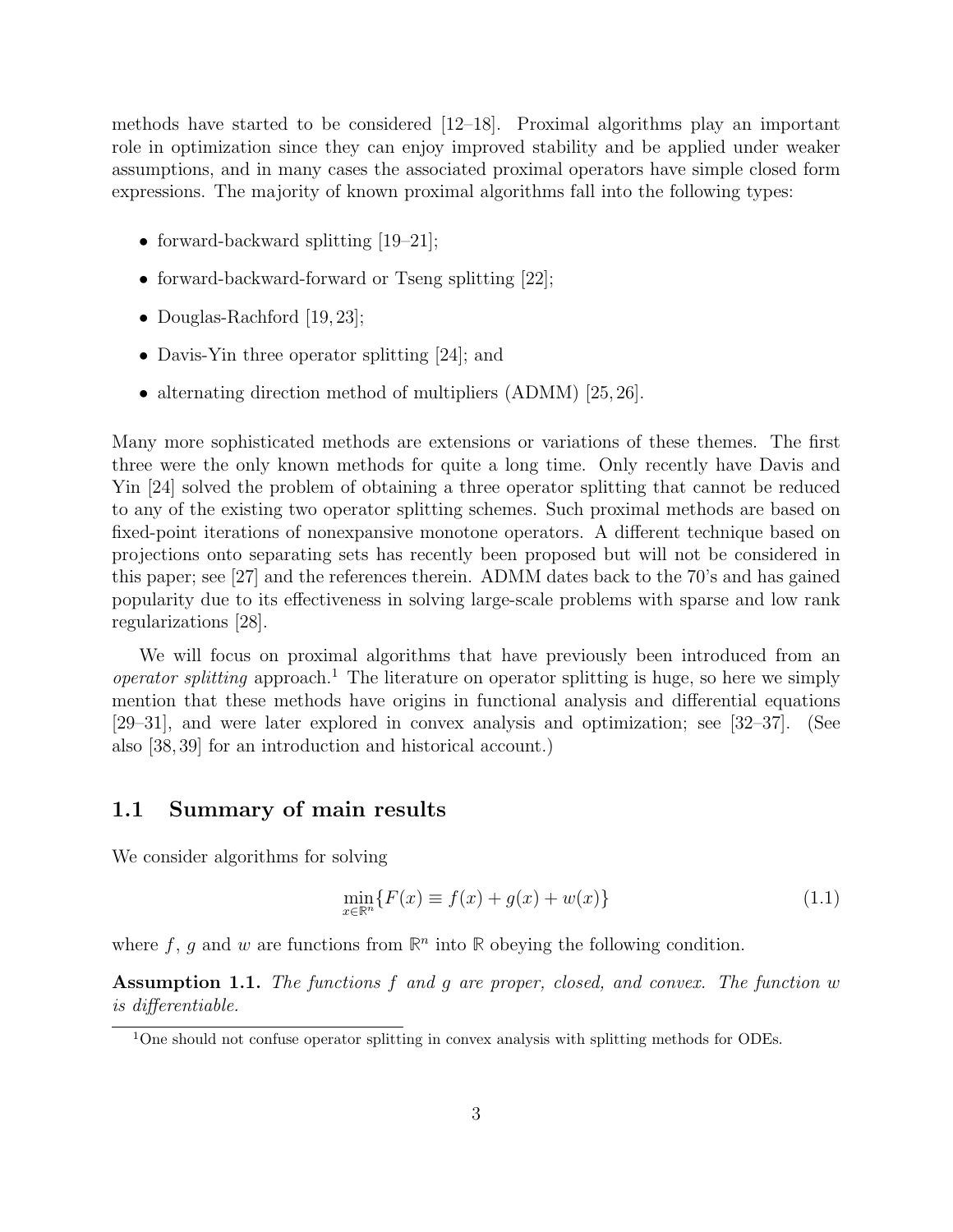This assumption will be used throughout the paper. The convexity requirements ensure that the proximal operators associated to f and g are well-defined, i.e., have a unique solution. For simplicity, in the discussion below we also assume that  $f$  and  $g$  are differentiable, however this condition can be relaxed.

Perhaps surprisingly, we show that *all* of the above mentioned (bulleted) proximal algorithms can be obtained as different discretizations (more precisely first-order integrators) of the simple gradient flow introduced by Cauchy [40] and given by

$$
\dot{x} = -\nabla F(x),\tag{1.2}
$$

where  $x = x(t) \in \mathbb{R}^n$ , t is the time variable, and  $\dot{x} \equiv dx/dt$ . Our approach makes connections between optimization algorithms with *ODE splitting methods* [41, 42], which is a powerful approach for designing algorithms. Interestingly, within this approach, ADMM emerges as a rebalanced splitting scheme, which is a recently introduced technique designed to preserve steady states of the underlying ODE [43]. We show that the dual variable associated with ADMM is precisely the *balance coefficient* used in this approach. We show that the other algorithms also preserve steady states of the gradient flow, but for different reasons, which in turn sheds light on the connections between ODE splitting ideas and operator splitting techniques from convex analysis.

The emphasis of this paper is on accelerated algorithms. We show that by employing similar discretization strategies to the *accelerated gradient flow* given by

$$
\ddot{x} + \eta(t)\dot{x} = -\nabla F(x),\tag{1.3}
$$

where  $\ddot{x} \equiv d^2x/dt^2$  and  $\eta(t)$  is a damping coefficient chosen to be either

$$
\eta(t) = r/t \qquad \text{(decaying damping with } r \ge 3\text{)}\tag{1.4}
$$

or

$$
\eta(t) = r \qquad \text{(constant damping } r > 0), \tag{1.5}
$$

one obtains accelerated variants of the respective algorithms. The vanishing damping (1.4) is related to the ODE from which Nesterov's accelerated gradient method may be obtained [3], while the constant damping (1.5) is related to the ODE associated with Polyak's heavy ball method [1]. We will refer to algorithms arising as discretizations of  $(1.3)$  derived with  $(1.4)$ as accelerated variants with "decaying damping," and those derived with (1.5) as accelerated variants with "constant damping." In our analysis we treat both types in a unified manner. We also note that choices other than  $(1.4)$  and  $(1.5)$  are possible and would be automatically covered by our framework. To the best of our knowledge, the accelerated frameworks that we introduce are new, although some recover known methods as special cases. We show that they are all first-order integrators that preserve steady states of the accelerated gradient flow  $(1.3)$ .

We also show how this continuous-to-discrete analysis can be extended to monotone operators using two approaches: differential inclusions (nonsmooth dynamical systems) and the combination of ODEs and Yosida regularized operators.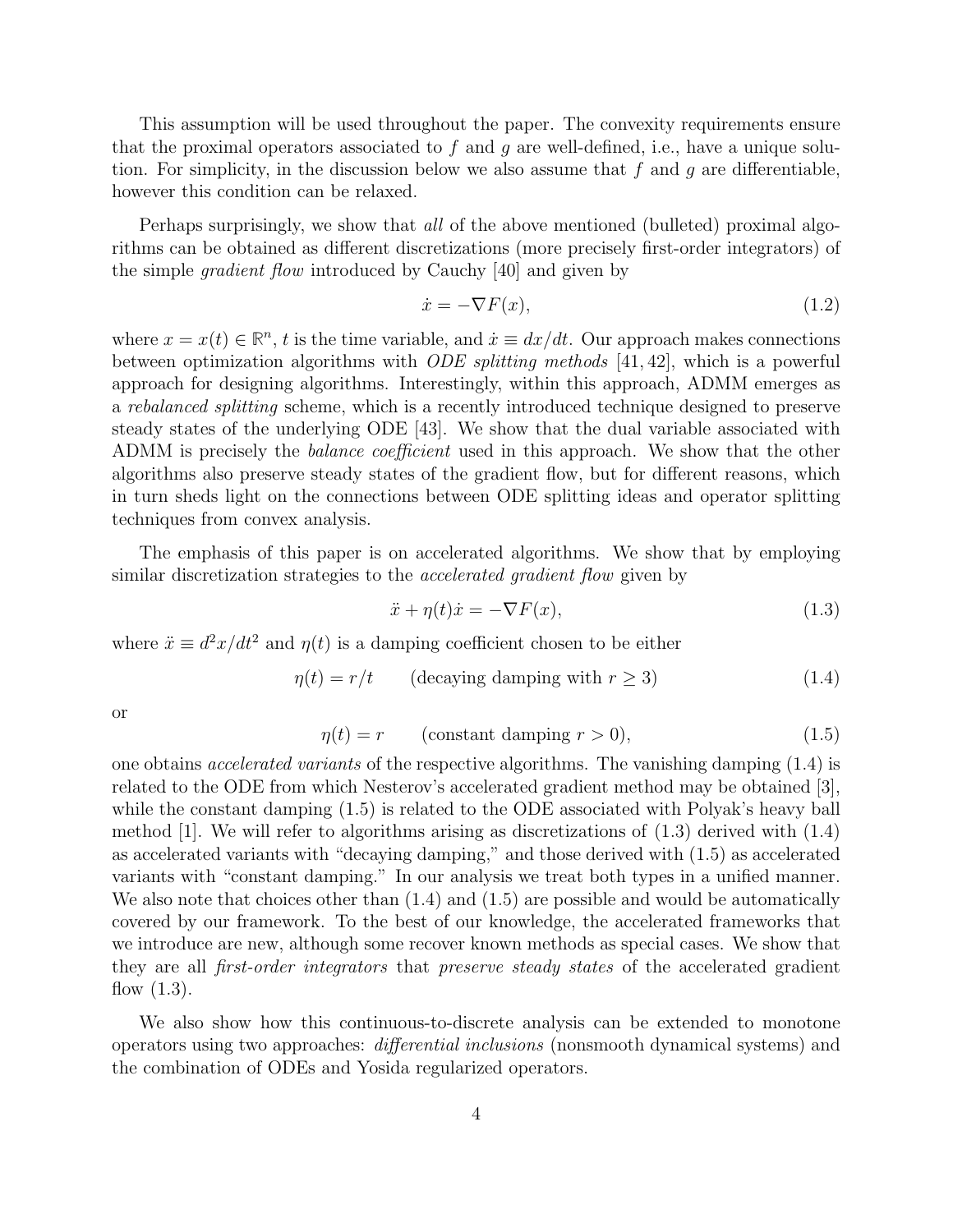|                                   | convex                | strongly convex               |
|-----------------------------------|-----------------------|-------------------------------|
| gradient flow $(1.2)$             | $\mathcal{O}(t^{-1})$ | $\mathcal{O}(e^{-mt})$        |
| accelerated gradient flow $(1.4)$ | $\mathcal{O}(t^{-2})$ | $\mathcal{O}(t^{-2r/3})$      |
| accelerated gradient flow $(1.5)$ | $\mathcal{O}(t^{-1})$ | $\mathcal{O}(e^{-\sqrt{m}t})$ |

Table 1: Convergence rates of gradient flow  $(1.2)$  vs. accelerated gradient flow  $(1.3)$  with decaying damping (1.4) and constant damping (1.5). Let  $F^* \equiv \inf_{x \in \mathbb{R}^n} F(x)$  and  $x^*$  be the unique minimizer of an m-strongly convex function F. We show rates for  $F(x(t)) - F^*$  when F is convex, and for  $||x(t) - x^*||^2$  when F is strongly convex. Note the tradeoff between decaying and constant damping for convex vs. strongly convex functions. These rates follow as special cases of the analysis in [18].

Overall, this paper brings an alternative perspective on the design of proximal optimization algorithms by establishing tight relationships with continuous dynamical systems and numerical analyses of ODEs. Since the dynamical systems (1.2) and (1.3) play a central role in the paper, we summarize their convergence rates in Table 1. One expects that a suitable discretization would, at least up to a small error, preserve the same rates. However, a discrete analysis is still necessary to formalize such results.

### 1.2 Basic building blocks

Standard discretizations of the derivatives appearing in the first- and second-order systems  $(1.2)$  and  $(1.3)$ , respectively, are

$$
\dot{x}(t_k) = \pm (x_{k\pm 1} - x_k)/h + \mathcal{O}(h),\tag{1.6}
$$

$$
\ddot{x}(t_k) = (x_{k+1} - 2x_k + x_{k-1})/h^2 + \mathcal{O}(h),\tag{1.7}
$$

where  $t_k = kh$  for  $k \in \{0, 1, 2, \ldots\}$ ,  $x_k$  is an approximation to the true trajectory  $x(t_k)$ , and  $h > 0$  is the step size. To discretize (1.3) it will be convenient to define

$$
\hat{x}_k \equiv x_k + \gamma_k (x_k - x_{k-1}) \quad \text{with} \quad \gamma_k = \begin{cases} \frac{k}{k+r} & \text{for decaying damping (1.4)},\\ 1-rh & \text{for constant damping (1.5)}. \end{cases} \tag{1.8}
$$

Using this notation and the "minus" choice in (1.6), one can verify that

$$
\ddot{x}(t_k) + \eta(t_k)\dot{x}(t_k) = (x_{k+1} - \hat{x}_k)/h^2 + \mathcal{O}(h). \tag{1.9}
$$

As usual, we will often keep the leading order term and neglect  $\mathcal{O}(h)$  terms. We note that although we consider (1.8), other choices of damping  $\eta(t)$  in (1.3) are possible, which would lead to the same discretization (1.9) but with a different  $\gamma_k$  in (1.8).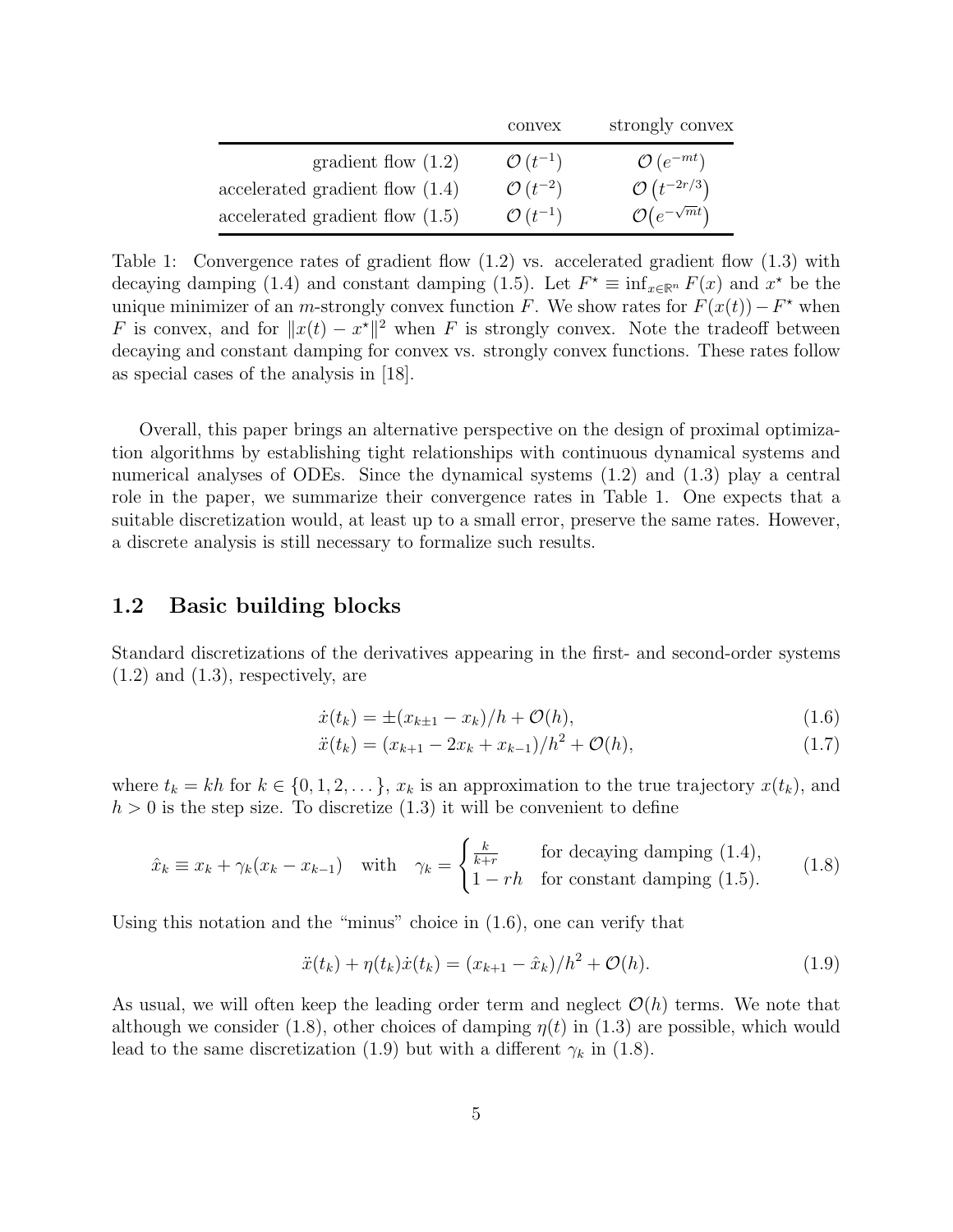Since this paper focuses on proximal methods, the *resolvent* operator plays a central role, and from a dynamical systems perspective so do implicit discretizations. For example, consider the implicit Euler discretization of (1.2) given by

$$
(x_{k+1} - x_k)/h = -\nabla F(x_{k+1}).
$$
\n(1.10)

This nonlinear equation in  $x_{k+1}$  can be solved using the *resolvent*,<sup>2</sup> which for an operator A and spectral parameter  $\lambda \in \mathbb{C}$  is defined as

$$
J_{\lambda A} \equiv (I + \lambda A)^{-1} \,. \tag{1.11}
$$

We are interested in cases where  $A$  is a maximal monotone operator (see Section 4) and will always use  $\lambda > 0$  as a real number related to the discretization step size. For instance, when  $A = \nabla F$ ,  $\lambda > 0$ , and the *proximal operator* prox<sub> $\lambda F$ </sub> of F is well-defined, it follows that the resolvent is equal to<sup>3</sup>

$$
J_{\lambda \nabla F}(v) \equiv \text{prox}_{\lambda F}(v) \equiv \underset{x}{\text{arg min}} \left( F(x) + \frac{1}{2\lambda} ||x - v||^2 \right). \tag{1.12}
$$

It follows from (1.10), (1.11), and (1.12) that

$$
x_{k+1} = J_{h\nabla F}(x_k) = \text{prox}_{hF}(x_k),\tag{1.13}
$$

which is the *proximal point algorithm* [44, 45] (see [36, 46, 47] for a thorough analysis and generalizations). When  $F$  is convex, the proximal point algorithm is known to converge when a minimizer exists. In practice, it is often more stable than gradient descent and allows for a more aggressive choice of step size, as is common for implicit discretizations. Although the proximal point algorithm has the cost of computing the operator in (1.12), it can be employed even when  $F$  is nondifferentiable.

The result below follows from  $(1.13)$  for the case of gradient flow, and from  $(1.8)$ ,  $(1.9)$ , and (1.11) for the case of accelerated gradient flow. This lemma is a key building block for the design of the algorithmic frameworks in this paper.

Lemma 1.2. An implicit Euler discretization of the gradient flow (1.2) and the accelerated gradient flow (1.3) with stepsize  $h > 0$  yields, respectively, the updates

$$
x_{k+1} = \begin{cases} J_{h\nabla F}(x_k) & \text{for the gradient flow (1.2),} \\ J_{h^2 \nabla F}(\hat{x}_k) & \text{for the accelerated gradient flow (1.3),} \end{cases}
$$
(1.14)

where  $\hat{x}_k$  is defined in (1.8) based on which type of damping is used.

<sup>2</sup>The resolvent was introduced by Fredholm in the late 19th century to study integral equations related to partial differential equations. This name was coined by Hilbert who used it extensively to develop the theory of linear operators. Usually, the resolvent is defined as  $R(\lambda) \equiv (A - \lambda I)^{-1}$  when studying the spectral decomposition of A. However, in convex analysis the resolvent is defined as (1.11), but both are related via  $J_{\lambda A} = \lambda^{-1} R(-\lambda^{-1}).$ 

<sup>&</sup>lt;sup>3</sup>This holds for nondifferentiable functions as well where  $A = \partial F$  is the subdifferential of F. In this case the differential equation (1.2) is replaced by a differential inclusion (see Section 4). Thus, although we often denote the proximal operator by  $J_{\lambda\nabla F}$  due to the connection with ODEs, the reader should keep in mind that this applies to nonsmooth functions as well and the resulting algorithm does not require differentiability. Recall also that  $\partial F(x) = \{\nabla F(x)\}\$  when F is differentiable.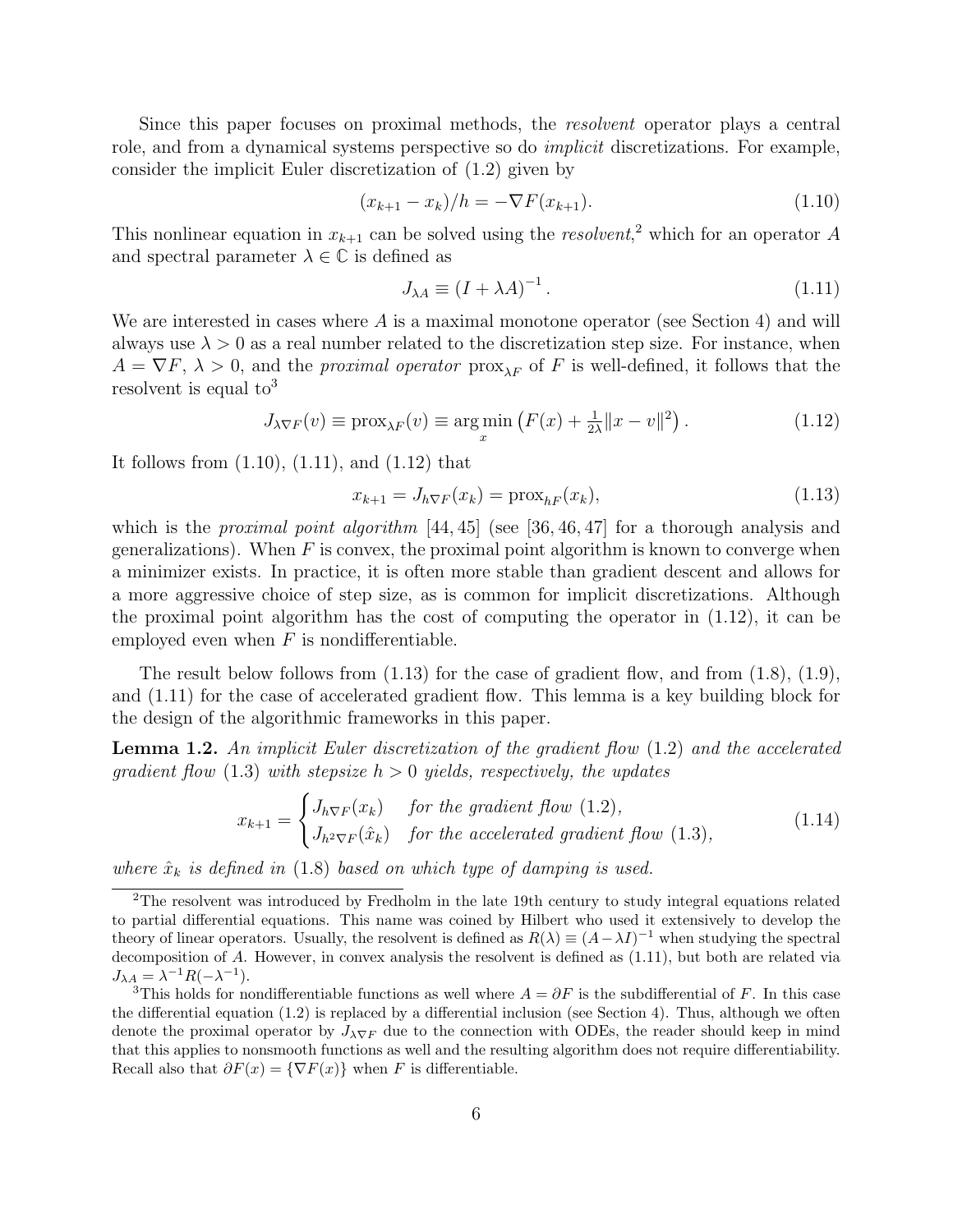The update (1.14) is a proximal point computation associated with either  $x_k$  or  $\hat{x}_k$ , depending on whether acceleration is used. In the accelerated case, since these updates result from the discretization of (1.3), we obtain an intuitive interpretation: in the case of (1.8) the parameter r controls the amount of friction (dissipation) in the system, and for the first choice the friction is decaying over time, while for the second choice the friction is constant. Other choices are also possible.

### 1.3 Outline

In Section 2, we introduce the balanced and rebalanced splitting approaches recently proposed in [43]. However, we propose two modifications to this scheme that will enable us to make connections with existing optimization algorithms as well as propose new ones. In Section 3, we derive accelerated extensions of ADMM, accelerated extensions of the Davis-Yin method (forward-backward and Douglas-Rachford follow as special cases), and accelerated extensions of Tseng's method from an ODE splitting approach. We also show that all discretizations considered in this paper are proper first-order integrators that preserve steady states of the underlying ODE. In Section 4, we argue that our analysis extends to the nonsmooth setting, and to maximal monotone operators more generally. Finally, numerical results in Section 5 illustrate the speedup achieved by our accelerated variants.

## 2 Splitting Methods for ODEs

Assume that solving or simulating the ODE

$$
\dot{x} = \varphi(x) \tag{2.1}
$$

is an intractable problem, i.e., the structure of  $\varphi$  makes the problem not computationally amenable to an iterative numerical procedure. We denote the flow map of  $(2.1)$  by  $\Phi_t$ . The idea is then to split the vector field  $\varphi : \mathbb{R}^n \to \mathbb{R}^n$  into parts, each integrable or amenable to a feasible numerical approximation. For simplicity, consider

$$
\varphi = \varphi^{(1)} + \varphi^{(2)} \tag{2.2}
$$

and suppose that both

$$
\dot{x} = \varphi^{(1)}(x), \qquad \dot{x} = \varphi^{(2)}(x), \tag{2.3}
$$

are feasible, either analytically or numerically, with respective flow maps  $\Phi_t^{(1)}$  and  $\Phi_t^{(2)}$ . For step size  $h$ , it can be shown that the simplest composition [48]

$$
\hat{\Phi}_h = \Phi_h^{(2)} \circ \Phi_h^{(1)} \tag{2.4}
$$

provides a first-order approximation in the following sense.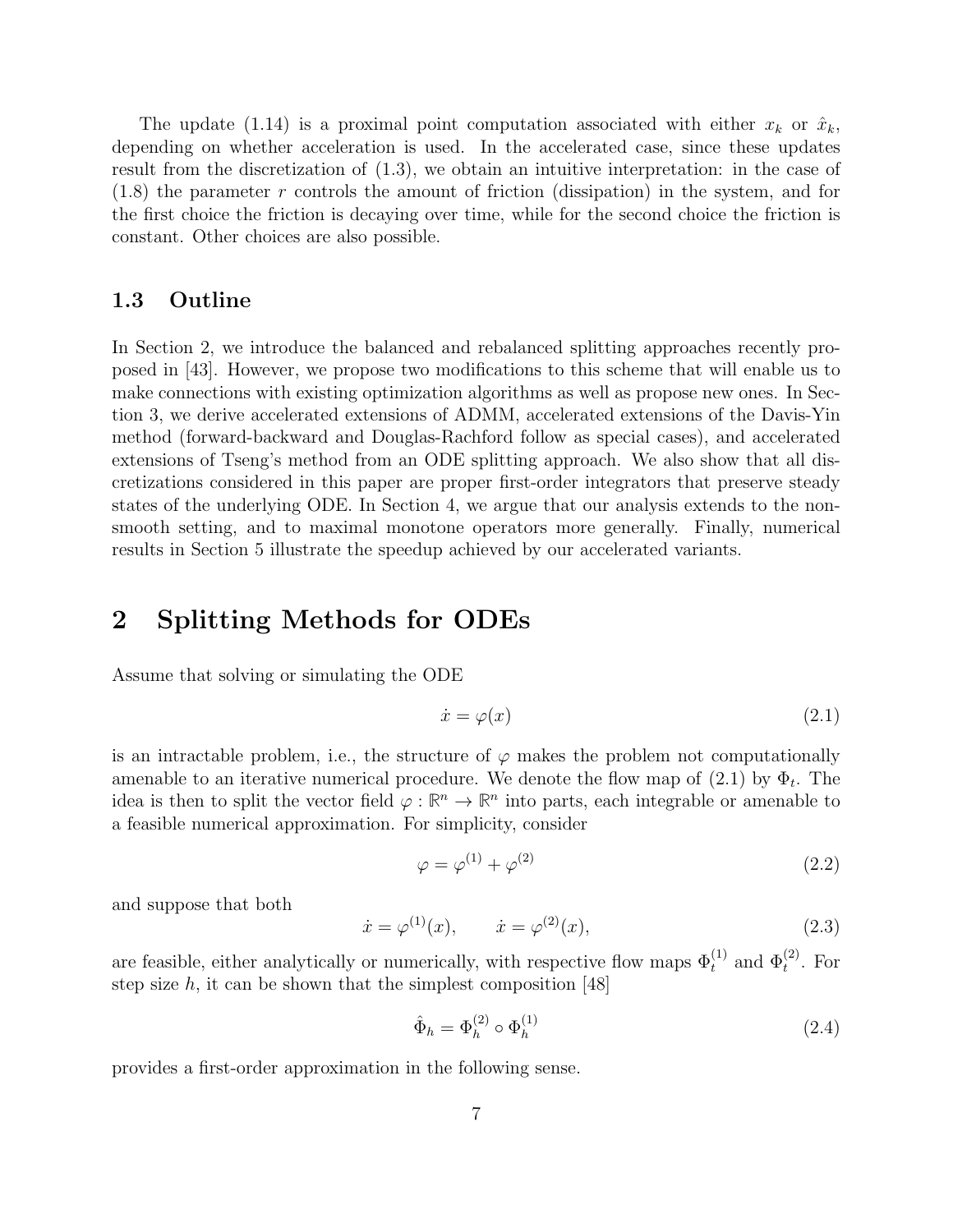**Definition 2.1.** Consider a map  $\hat{\Phi}_h : \mathbb{R}^n \to \mathbb{R}^n$ , with step size  $h > 0$ , which approximates the true flow  $\Phi_t$  of the ODE (2.1) with vector field  $\varphi : \mathbb{R}^n \to \mathbb{R}^n$ . Then  $\hat{\Phi}_h$  is said to be an integrator of order p if, for any  $x \in \mathbb{R}^n$ , it holds that

$$
\|\Phi_h(x) - \hat{\Phi}_h(x)\| = \mathcal{O}(h^{p+1}).
$$
\n(2.5)

This implies a global error  $\|\Phi_{t_k}(x) - (\hat{\Phi}_h)^k(x)\| = O(h)$  for a finite interval  $t_k = hk$ .

There are different ways to compose individual flows, each resulting in a different method. For instance, one can use a preprocessor map  $\chi_h : \mathbb{R}^n \to \mathbb{R}^n$  such that

$$
\tilde{\Phi}_h = \chi_h^{-1} \circ \hat{\Phi}_h \circ \chi_h \tag{2.6}
$$

is more accurate than  $\hat{\Phi}_h$  with little extra cost. There are many interesting ideas in splitting methods for ODEs, some quite sophisticated. We mention these options to highlight that exploration beyond that considered in this paper is possible [41, 48, 49]. Naturally, more accurate methods are more expensive since they involve extra computation of individual flows. A good balance between accuracy and computational cost are methods of order  $p = 2$ . Here we will focus on the simple first-order scheme  $(2.4)$ , which suffices to make connections with many optimization methods.

## 2.1 Balanced splitting

In general, splittings such as (2.2) do not preserve steady states of the system (2.1). Recently, an approach designed to preserve steady states was proposed under the name of balanced splitting [43]. The idea is to introduce a balance coefficient  $c = c(t)$  into (2.1) by writing  $\dot{x} = \varphi(x) + c - c$  and then perform a splitting as above, which results in the pair of ODEs

$$
\dot{x} = \varphi^{(1)}(x) + c, \qquad \dot{x} = \varphi^{(2)}(x) - c. \tag{2.7}
$$

We now show how this may be used to preserve steady states of the system  $(2.1)$ .

First, assume  $x_{\infty}$  is a steady state of the system (2.1) so that  $x_{\infty} = \lim_{t \to \infty} x(t)$  satisfies  $\varphi^{(1)}(x_{\infty}) + \varphi^{(2)}(x_{\infty}) = 0$ . If  $c_{\infty} = \lim_{t \to \infty} c(t)$  is found to satisfy

$$
c_{\infty} = \frac{1}{2} (\varphi^{(2)}(x_{\infty}) - \varphi^{(1)}(x_{\infty}))
$$
\n(2.8)

then  $x_{\infty}$  is also a stationary state for both ODEs in (2.7) since

$$
\varphi^{(1)}(x_{\infty}) + c_{\infty} = \frac{1}{2} (\varphi^{(1)} + \varphi^{(2)}) (x_{\infty}) = 0, \qquad (2.9a)
$$

$$
\varphi^{(2)}(x_{\infty}) - c_{\infty} = \frac{1}{2} (\varphi^{(2)} + \varphi^{(1)}) (x_{\infty}) = 0.
$$
 (2.9b)

To establish a result for the other direction, now assume that  $x_{\infty}$  is a steady state of both ODEs in (2.7). It follows that

$$
c_{\infty} = \varphi^{(2)}(x_{\infty}) = -\varphi^{(1)}(x_{\infty}) = \frac{1}{2} (\varphi^{(2)}(x_{\infty}) - \varphi^{(1)}(x_{\infty})).
$$
\n(2.10)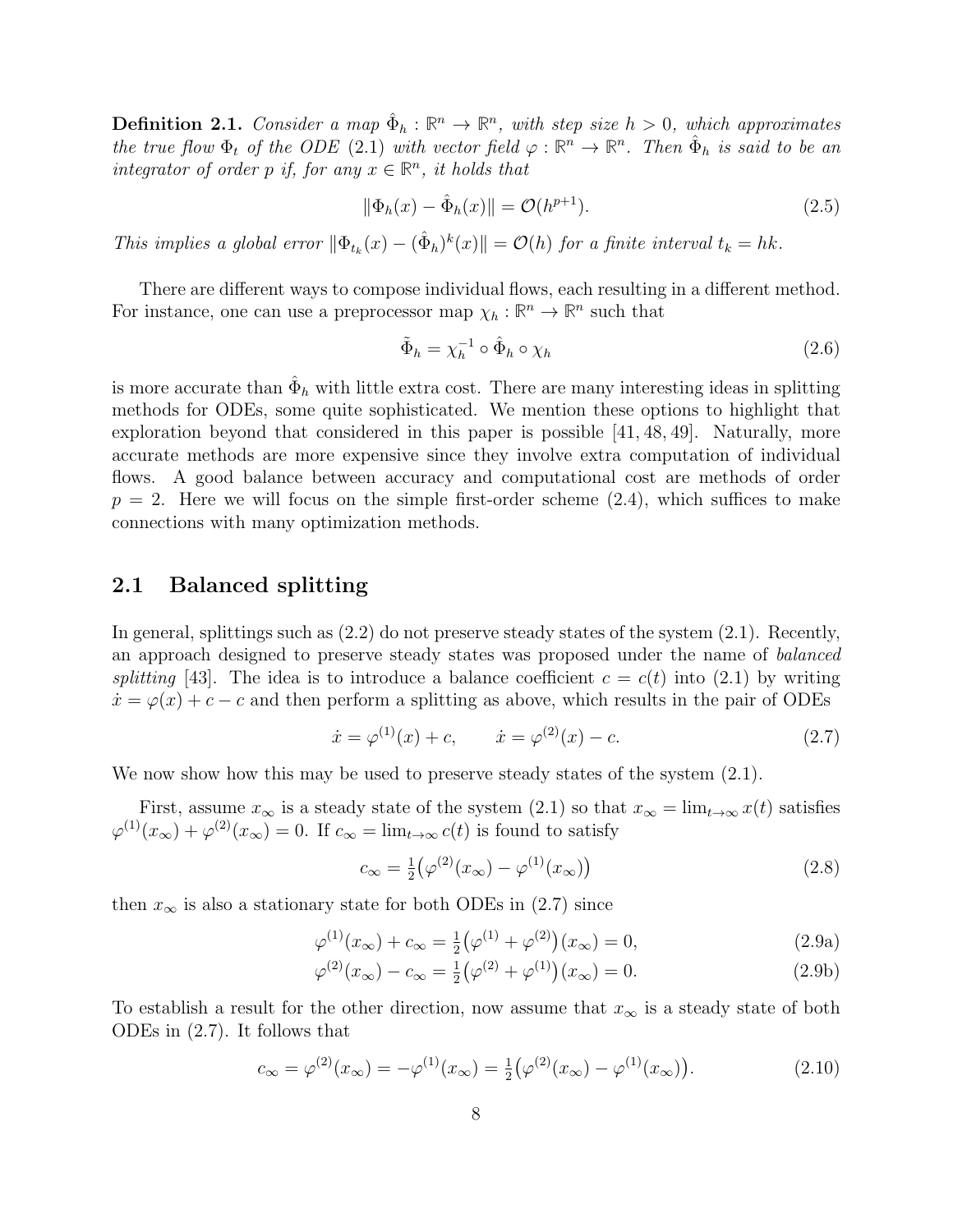From (2.10) and the fact that  $x_{\infty}$  is stationary for both systems in (2.7) gives

$$
0 = \varphi^{(1)}(x_{\infty}) + c_{\infty} = \frac{1}{2} (\varphi^{(1)} + \varphi^{(2)})(x_{\infty}), \qquad (2.11a)
$$

$$
0 = \varphi^{(2)}(x_{\infty}) - c_{\infty} = \frac{1}{2} (\varphi^{(2)} + \varphi^{(1)})(x_{\infty}), \qquad (2.11b)
$$

so that both equations in (2.11) imply that  $x_{\infty}$  is stationary for (2.1).

Motivated by (2.10), this can be implemented by computing the updates  $c_k = \frac{1}{2}$  $\frac{1}{2}(\varphi^{(2)}(x_k) \varphi^{(1)}(x_k)$  during the numerical method, together with discretizations of the ODEs in (2.7). Note that this approach requires the explicit computation of  $\varphi^{(i)}$ . In optimization, one might have  $\varphi^{(i)} = -\nabla f^{(i)}$ , in which case it is not well-defined when  $f^{(i)}$  is nonsmooth. We address this concern in the next section.

## 2.2 Rebalanced splitting

The rebalanced splitting approach was proposed by [43], and claimed to be more stable than the balanced splitting of Section 2.1. Importantly, for our purposes, it allows for the computation of a balance coefficient using only the previous iterates so that, in particular, no evaluation of  $\varphi^{(i)}$  is needed.

Let  $t_k = kh$  for  $k \in \{0, 1, 2, \dots\}$  and step size  $h > 0$ . We then integrate  $\dot{x} = \varphi^{(1)}(x) + c_k$ with initial condition  $x(t_k) = x_k$  over the interval  $[t_k, t_k + h]$  to obtain  $x_{k+1/2}$ , and then integrate  $\dot{x} = \varphi^{(2)}(x) - c_k$  over the interval  $[t_k, t_k + h]$  with initial condition  $x(t_k) = x_{k+1/2}$ to obtain  $x_{k+1}$  (note that  $c_k$  is kept fixed during this procedure). The resulting integrals are given by

$$
x_{k+1/2} = x_k + \int_{t_k}^{t_k+h} \left(\varphi^{(1)}(x(t)) + c_k\right) dt,\tag{2.12a}
$$

$$
x_{k+1} = x_{k+1/2} + \int_{t_k}^{t_k + h} \left( \varphi^{(2)}(x(t)) - c_k \right) dt.
$$
 (2.12b)

In light of (2.10), two reasonable ways of computing  $c_{k+1}$  are given by the *average* of either 1  $\frac{1}{2}(\varphi^{(1)} - \varphi^{(2)})$  or  $\varphi^{(2)}$  over the time step, which with  $(2.12)$  gives, respectively,

$$
c_{k+1} = \frac{1}{h} \int_{t_k}^{t_k + h} \frac{\varphi^{(2)}(x(t)) - \varphi^{(1)}(x(t))}{2} dt = c_k + \frac{1}{h} \left( \frac{x_{k+1} + x_k}{2} - x_{k+1/2} \right), \tag{2.13a}
$$

$$
c_{k+1} = \frac{1}{h} \int_{t_k}^{t_k + h} \varphi^{(2)}(x(t)) dt = c_k + \frac{1}{h} \left( x_{k+1} - x_{k+1/2} \right). \tag{2.13b}
$$

In contrast to the balanced case in Section 2.1, both of these options need not compute  $\varphi^{(i)}$  to obtain  $c_{k+1}$  as shown in (2.13). Thus, the above approaches are better suited for nonsmooth optimization since they do not require explicit gradient computations.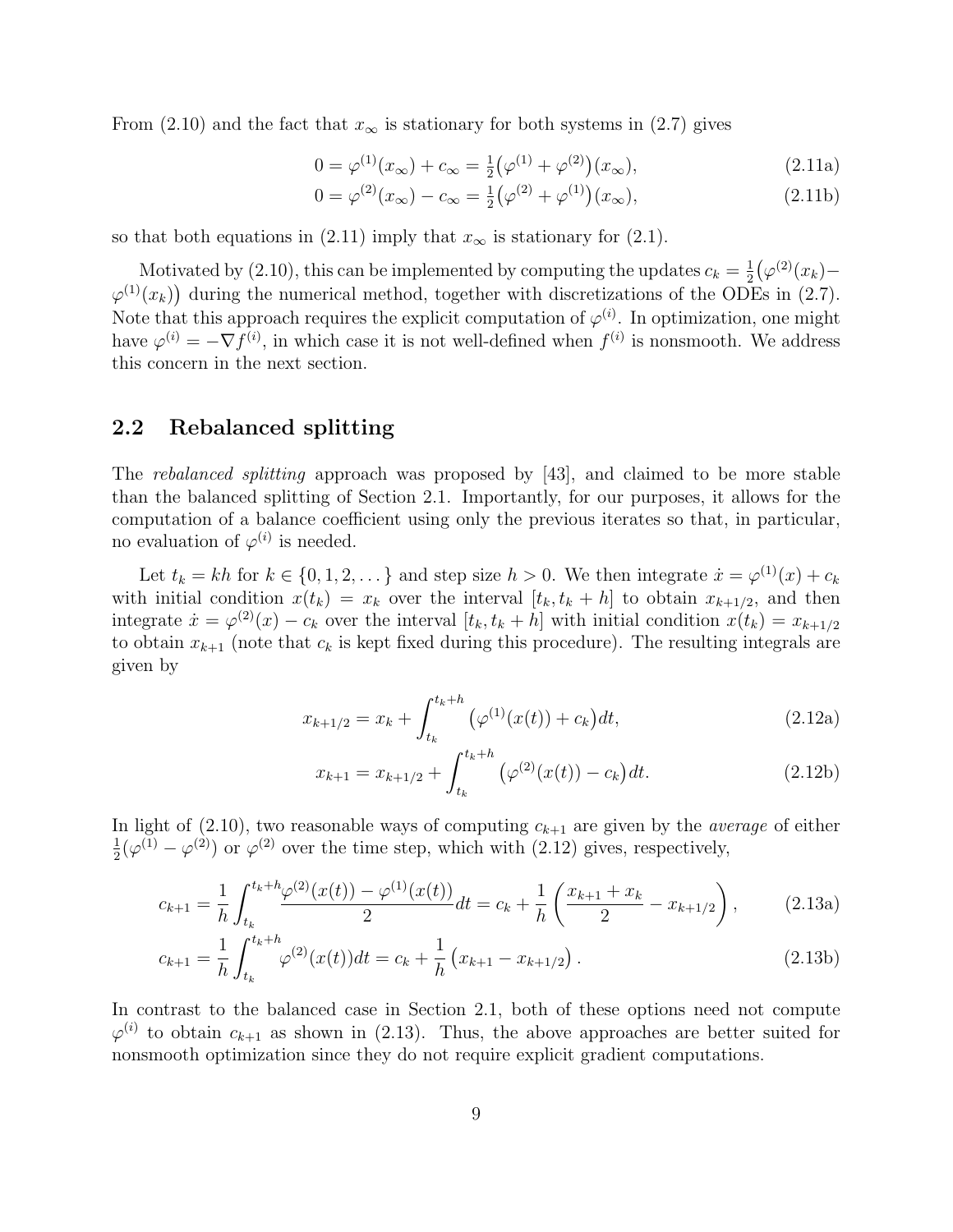Both options in (2.13) are slight variations of the approach proposed in [43]. To motivate the potential usefulness of  $(2.13b)$  compared to  $(2.13a)$ , let us first remark that the updates to the balance coefficient play an important role in the stability of the numerical method [43]. For example, if  $\varphi^{(2)}$  is much more "stiff" than  $\varphi^{(1)}$ , the method may be unstable for large step sizes. In an optimization context where  $\varphi^{(2)}$  may be related to a regularizer (e.g.,  $\varphi^{(2)}(x) = \partial ||x||_1$ , it may be desirable to preserve steady states only through the first system in (2.7), which leads to the choice (2.13b). In Section 3.1, we show that this type of rebalanced splitting is related to the ADMM algorithm since the dual variable is precisely the balance coefficient in (2.13b).

## 3 Proximal Algorithms from ODE Splittings

We now use the previous ideas to construct implicit discretizations of both the gradient flow (1.2) and the accelerated gradient flow (1.3). However, our emphasis is on the latter since the analysis is more involved and can be easily adapted to the former. In addition to Assumption 1.1, throughout this section we assume the following conditions.

Assumption 3.1. The functions  $f, g$  and  $w$  in the optimization problem (1.1) are continuous differentiable with Lipschitz continuous gradients.

Lipschitz continuity of the gradients ensures uniqueness of solutions of the ODEs [50].

Finally, in continuous-time both the gradient flow (1.2) and the accelerated gradient flow  $(1.3)$ , with damping as in  $(1.4)$  or  $(1.5)$ , asymptotically solve the optimization problem  $(1.1)$ since these systems are stable and their trajectories tend to lower level sets of  $F$  [17,18]. In the following we construct suitable discretizations of these ODEs.

### 3.1 Accelerated extensions of ADMM

Let us introduce a balance coefficient  $c = c(t)$  and write (1.3) as a first-order system:

$$
\dot{x} = v, \qquad \dot{v} = -\eta(t)v - \nabla f(x) - \nabla w(x) - \nabla g(x) + c - c. \tag{3.1}
$$

Splitting the second ODE above as indicated, we obtain the two independent systems

$$
\begin{cases}\n\dot{x} = v \\
\dot{v} = -\eta(t)v - \nabla f(x) - \nabla w(x) + c, \\
\dot{v} = -\nabla g(x) - c.\n\end{cases}
$$
\n(3.2)

Note that we are only splitting the second equation in (3.1). It will be convenient to treat each of these respective systems in their equivalent second-order forms:

$$
\ddot{x} + \eta(t)\dot{x} = -\nabla f(x) - \nabla w(x) + c, \qquad \ddot{x} = -\nabla g(x) - c.
$$
 (3.3)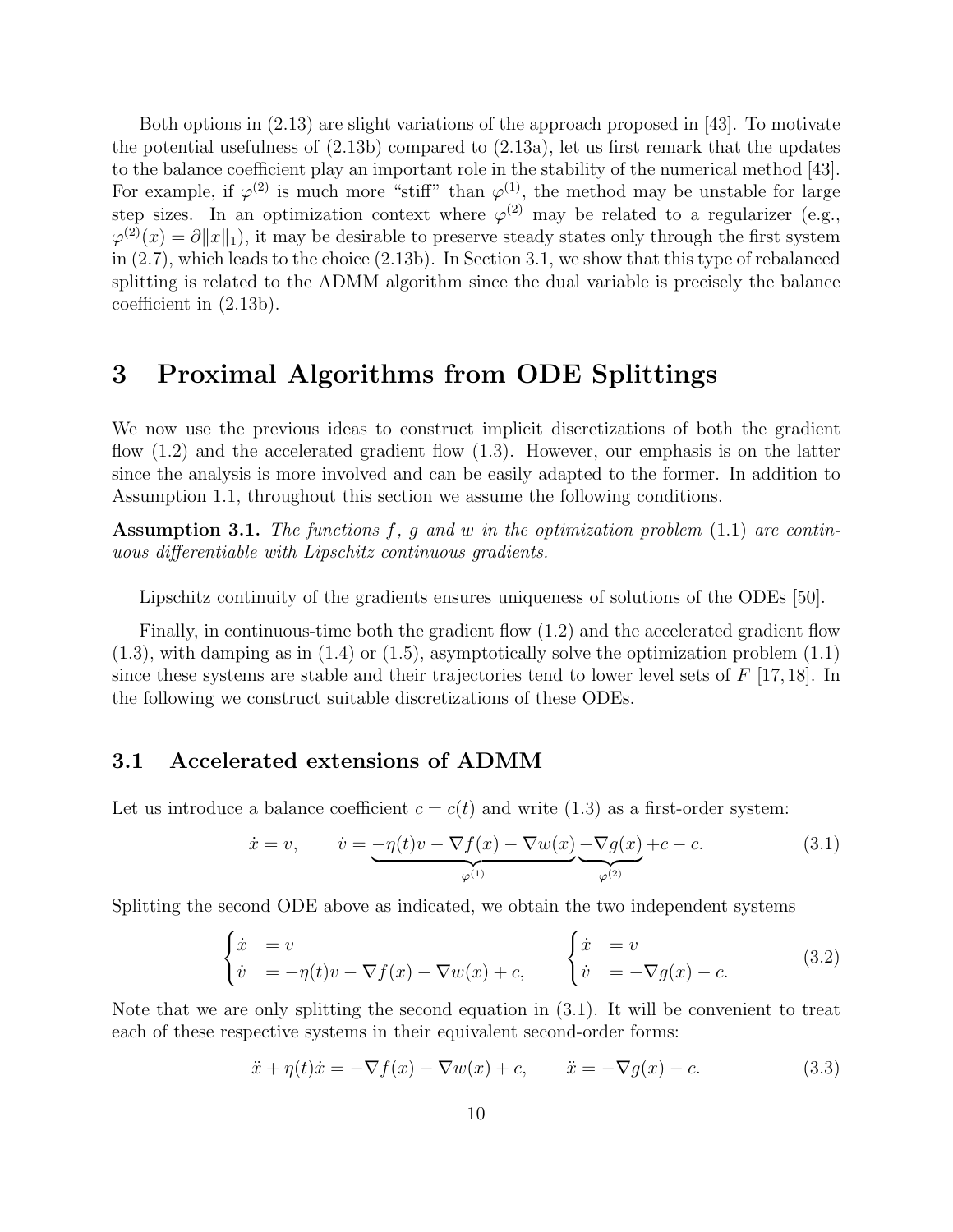We now discretize these systems using the results from Lemma 1.2, although we introduce some intermediary steps that will be justified by our analysis later. To this end, let us choose a step size parametrized as  $h \equiv \sqrt{\lambda}$ , and then use (1.9) (after dropping the  $O(h)$  error term) and a semi-implicit discretization on the first equation of (3.3) to obtain the equation

$$
x_{k+1/2} - \hat{x}_k = -\lambda \nabla f(x_{k+1/2}) - \lambda \nabla w(\hat{x}_k) + \lambda c_k.
$$
\n(3.4)

This can now be solved with the resolvent (1.11) (i.e., in an analogous way as the second relation in (1.14)) to obtain the equation

$$
x_{k+1/2} = J_{\lambda \nabla f}(\hat{x}_k - \lambda \nabla w(\hat{x}_k) + \lambda c_k). \tag{3.5}
$$

For the second ODE in (3.3) we use (1.7) (after dropping the  $O(h)$  term) and an implicit discretization to obtain the equation

$$
\tilde{x}_{k+1} - 2x_{k+1/2} + \hat{x}_k = -\lambda \nabla g(x_{k+1}) - \lambda c_k
$$
\n(3.6)

where

$$
\tilde{x}_{k+1} = x_{k+1} + (x_{k+1/2} - \hat{x}_k). \tag{3.7}
$$

Note that the endpoint  $\tilde{x}_{k+1}$  is related to the other endpoint  $x_{k+1}$  via the momentum term  $(x_{k+1/2} - \hat{x}_k)$  based on the first splitting, and together this results in<sup>4</sup>

$$
x_{k+1} - x_{k+1/2} = -\lambda \nabla g(x_{k+1}) - \lambda c_k.
$$
 (3.8)

This implicit equation can again be solved with the resolvent (1.11) yielding

$$
x_{k+1} = J_{\lambda \nabla g} (x_{k+1/2} - \lambda c_k). \tag{3.9}
$$

For the balance coefficient c, we use the update (2.13b) based on  $\varphi^{(2)} = -\nabla g$  (see (3.1)). An implicit discretization is equivalent to approximating the integral by its upper limit, which in this cases results in

$$
c_{k+1} = \frac{1}{h} \int_{t_k}^{t_k + h} \varphi^{(2)}(x(t)) dt = -\nabla g(x_{k+1}) + \mathcal{O}(h). \tag{3.10}
$$

Using  $(3.8)$ , and neglecting  $\mathcal{O}(h)$  terms, we thus obtain

$$
c_{k+1} = c_k + \lambda^{-1} \left( x_{k+1} - x_{k+1/2} \right). \tag{3.11}
$$

Collecting the updates  $(3.5), (3.9), (3.11),$  and  $(1.8)$  we obtain Algorithm 1.

We would like to stress some important aspects of Algorithm 1.

<sup>&</sup>lt;sup>4</sup>Note that  $\tilde{x}_{k+1}$  in (3.7) is a little further away from  $x_{k+1}$ , which makes the algorithm "look ahead" and implicitly introduces dependency on the curvature of  $g$  in the resulting update.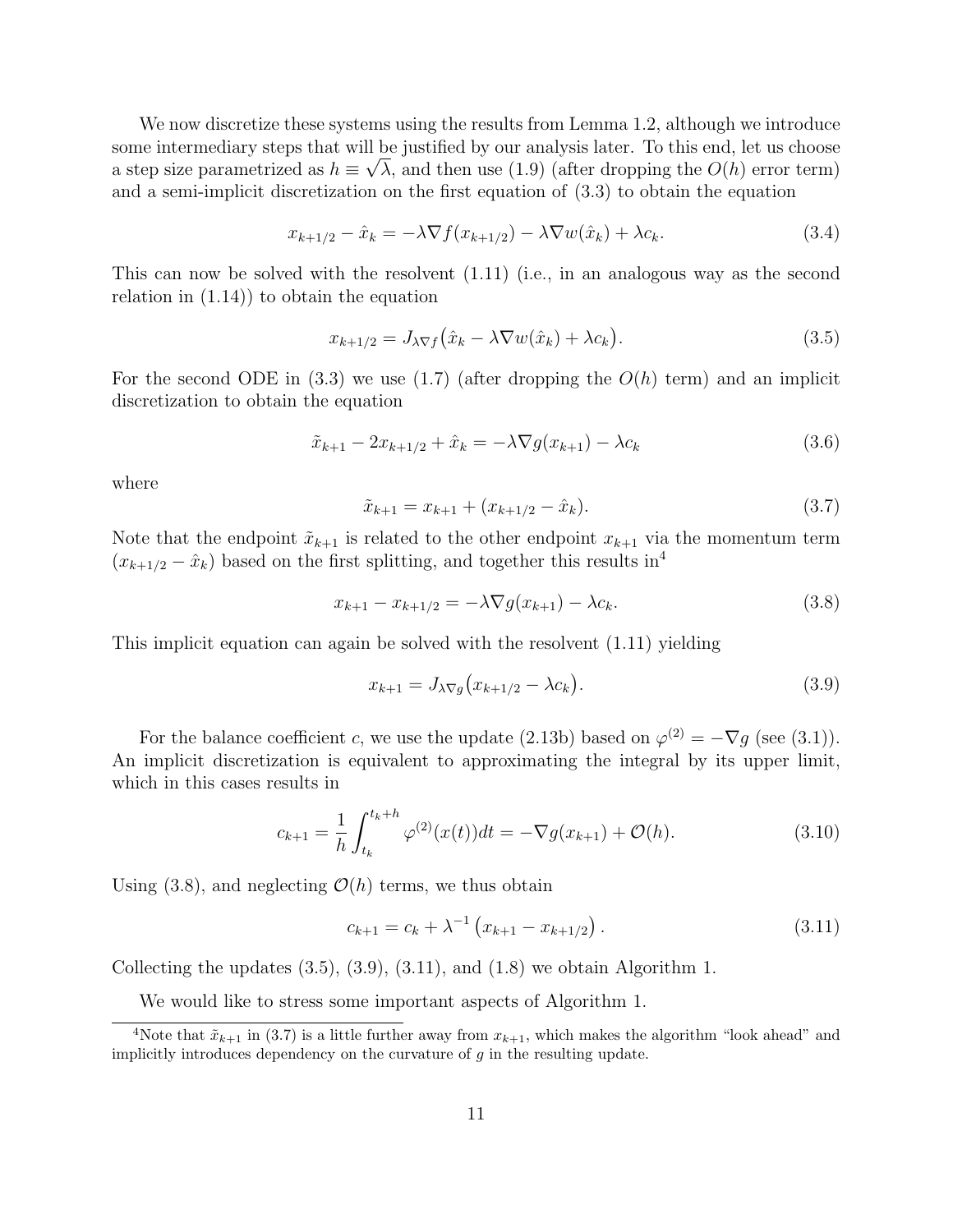Algorithm 1 Accelerated extension of ADMM for solving problem (1.1).

Choose  $\lambda > 0$ , and initialize  $c_0$  and  $\hat{x}_0$ . Choose  $r \geq 3$  if decaying damping (1.4), or  $r > 0$  if constant damping (1.5). for  $k = 0, 1, ...$  do  $x_{k+1/2} \leftarrow J_{\lambda \nabla f} (\hat{x}_k - \lambda \nabla w(\hat{x}_k) + \lambda c_k)$  $x_{k+1} \leftarrow J_{\lambda \nabla g}(x_{k+1/2} - \lambda c_k)$  $c_{k+1} \leftarrow c_k + \lambda^{-1} (x_{k+1} - x_{k+1/2})$ Using  $h = \sqrt{\lambda}$  and r, compute  $\gamma_{k+1}$  and  $\hat{x}_{k+1}$  from (1.8). end for

- The standard ADMM [25, 26] is recovered from Algorithm 1 when  $w = 0$  in problem (1.1) and no acceleration is used, i.e., when  $\gamma_k = 0$  so that  $\hat{x}_k = x_k$  for all k. Algorithm 1 extends ADMM to handle the case  $w \neq 0$  in problem (1.1) by incorporating  $\nabla w$  in the update to  $x_{k+1/2}$  in (3.5).
- The dual vector update in ADMM is here represented by the update to the balance coefficient  $c_k$ , which as described earlier aims to preserve critical points of the underlying ODE. This brings new meaning to the dual vector.
- Acceleration through the update to  $\hat{x}_k$  based on vanishing and constant damping in (1.8) have been considered. However, one is free to consider other damping functions  $\eta(t)$  in the dynamical system (1.3) as well. By a suitable discretization, this would lead to a new update to  $\gamma_k$  in (1.8). For example, choosing  $\eta(t) = r_1/t + r_2$  for constants  ${r_1, r_2} \subset (0, \infty)$  yields

$$
\gamma_k = k/(k + r_1) + r_2. \tag{3.12}
$$

This observation is valid for every accelerated algorithm derived in this paper.

- When decaying damping is chosen in (1.8) and  $w = 0$  in problem (1.1), Algorithm 1 is similar to the Fast ADMM proposed in [51]. They differ in that the latter also "accelerates" the dual variable  $c$  (i.e., the Lagrange multiplier update). Connections between Fast ADMM and continuous dynamical systems was recently considered in [17, 18] and corresponds to system  $(1.3)$  with  $w = 0$ . However, in this case the discretization is not a rebalanced splitting.
- The choice of discretization leading to (3.8), which involves relating  $\tilde{x}_{k+1}$  to  $x_{k+1}$  (recall (3.7)), is motivated by obtaining updates similar to ADMM. This choice is formally justified by Theorem 3.3, which shows that the discretization has a local error of  $\mathcal{O}(h^2)$ compared to the continuous trajectory.

Remark 3.2 (non-accelerated algorithms via gradient flow). Although we focus on accelerated algorithms, similar (and easier) analyses apply to the gradient flow (1.2) which lead to nonaccelerated variants of the respective algorithm. For example, as in (3.1), one can introduce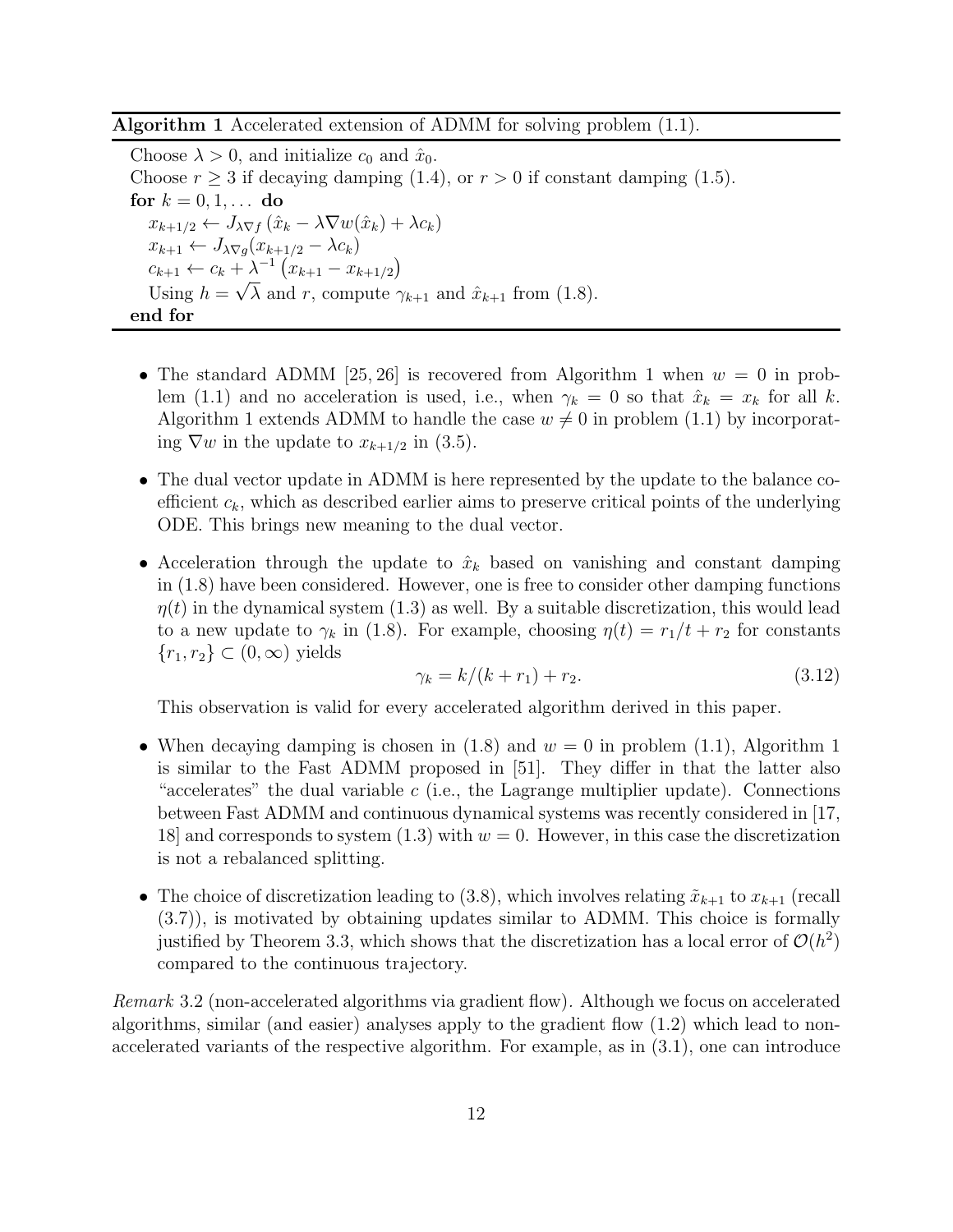a balance coefficient c and split the system  $(1.2)$  into

$$
\dot{x} = -\nabla f(x) - \nabla w(x) + c, \qquad \dot{x} = -\nabla g(x) - c.
$$
\n(3.13)

Then, as for (3.4), a semi-implicit discretization of the first equation yields

$$
x_{k+1/2} = J_{\lambda \nabla f}(x_k - \lambda \nabla w(x_k) + \lambda c_k), \tag{3.14}
$$

where now  $h \equiv \lambda$  in (1.6). An implicit discretization of the second equation yields  $x_{k+1}$  –  $x_{k+1/2} = -\lambda \nabla g(x_{k+1}) - \lambda c_k$ , so that  $x_{k+1}$  can be computed as

$$
x_{k+1} = J_{\lambda \nabla g}(x_{k+1/2} - \lambda c_k).
$$
 (3.15)

The balance coefficient update (3.11) is obtained in an analogous manner as before. Note that updates (3.14) and (3.15), together with (3.11), are precisely the ADMM algorithm in the particular case  $w = 0$ .

The next result shows that the above discretization is justified since it yields a first-order integrator for the underlying ODE.

Theorem 3.3. The following hold true:

- (i) Algo. 1 is a first-order integrator to the accelerated gradient flow  $(1.3)$ ;
- (ii) Algo. 1 with  $\gamma_k = 0$  for all  $k \geq 0$  is a first-order integrator to the gradient flow (1.2).

*Proof.* For f satisfying Assumption 1.1 and Assumption 3.1 it holds that  $y = J_{\lambda \nabla f}(x)$  if and only if  $y = x - \lambda \nabla f(y)$  (see (1.11)). Thus, Assumption 3.1 gives

$$
y = J_{\lambda \nabla f}(x) = x - \lambda \nabla f(x - \lambda \nabla f(y)) = x - \lambda \nabla f(x) + \mathcal{O}(\lambda^2), \tag{3.16}
$$

where the  $\|\nabla f(y)\|$  that normally appears in the  $\mathcal O$  term is suppressed because it is bounded independently of  $\lambda$  for all  $\lambda$  on a compact set as a consequence of  $y = J_{\lambda \nabla f}(x)$  and Assumption 3.1. (A similar convention is used in (3.17) and (3.18) below.) Thus, this equality and a Taylor expansion on  $\nabla f$  in the first update of Algo. 1 give

$$
x_{k+1/2} = \hat{x}_k - \lambda \nabla w(\hat{x}_k) + \lambda c_k - \lambda \nabla f(\hat{x}_k) + \mathcal{O}(\lambda^2). \tag{3.17}
$$

Similarly, the second update of Algo. 1 leads to

$$
x_{k+1} = x_{k+1/2} - \lambda c_k - \lambda \nabla g(x_{k+1/2}) + \mathcal{O}(\lambda^2)
$$
  
=  $\hat{x}_k - \lambda \nabla F(\hat{x}_k) + \mathcal{O}(\lambda^2)$  (3.18)

where to derive the second equality we used (3.17) and a Taylor expansion of  $\nabla g$ . Recall (1.8) and note that  $\gamma_k = 1 - \eta(t)h$  for constant damping  $(\eta(t) = r)$ , while

$$
\gamma_k = \frac{k}{k+r} = 1 - \frac{r}{k+r} = 1 - \frac{rh}{t_k} \left( 1 + \frac{rh}{t_k} \right)^{-1} = 1 - \eta(t_k)h + \mathcal{O}(h^2) \tag{3.19}
$$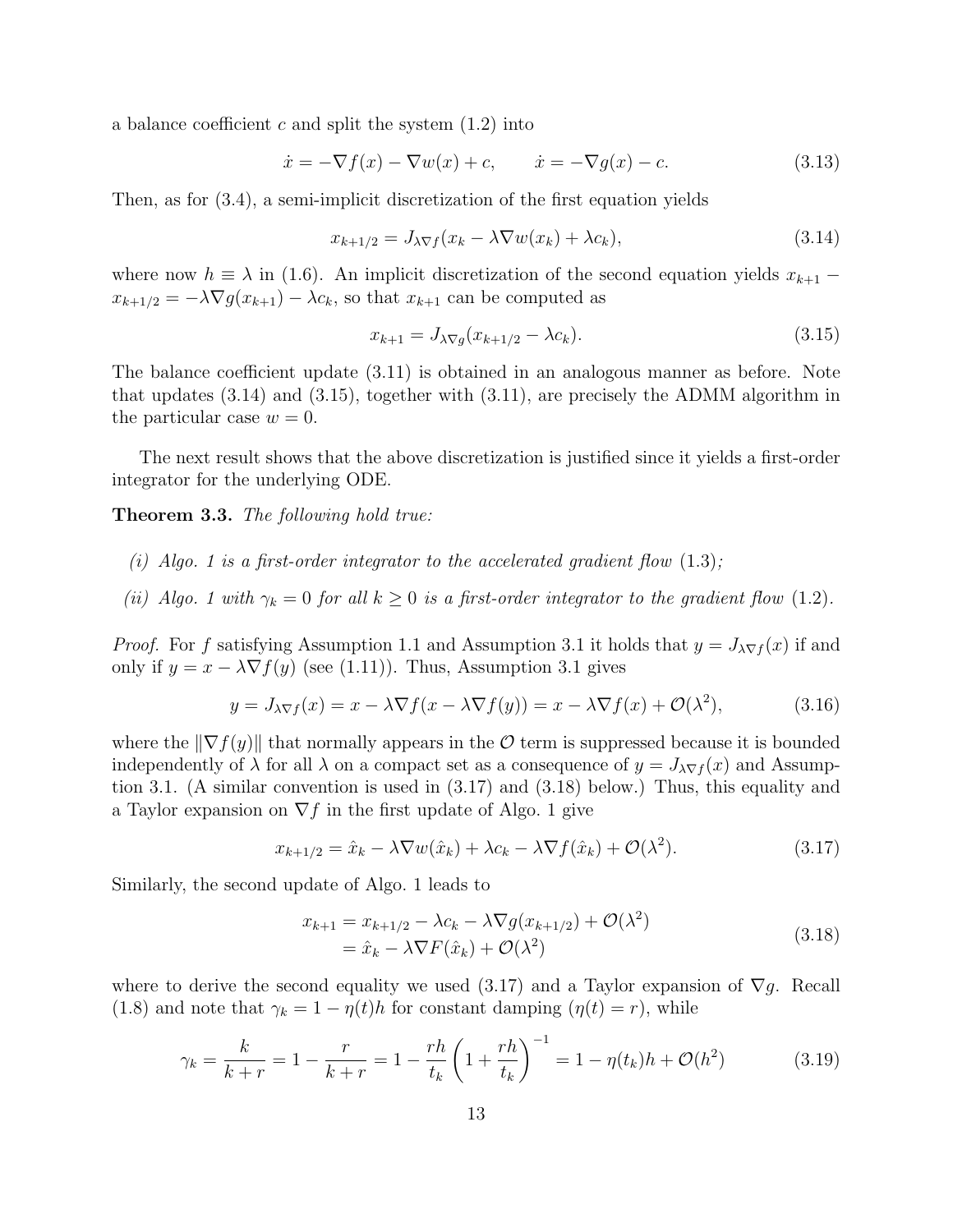for decaying damping  $(\eta(t) = r/t)$ . Thus, in either case, we conclude that

$$
\hat{x}_k = x_k + h\big(1 - \eta(t_k)h\big)v_k + \mathcal{O}(h^3) = x_k + \mathcal{O}(h) \tag{3.20}
$$

where we have defined the velocity variable

$$
v_k \equiv \left(x_k - x_{k-1}\right)/h,\tag{3.21}
$$

which is finite even in the limit  $h \to 0$ . Using (3.21), both equalities in (3.20), (3.18), and recalling that  $\lambda \equiv h^2$ , we conclude that

$$
v_{k+1} = v_k - h\eta(t_k)v_k - h\nabla F(x_k) + \mathcal{O}(h^2),
$$
  
\n
$$
x_{k+1} = x_k + hv_{k+1} = x_k + hv_k + \mathcal{O}(h^2).
$$
\n(3.22)

Now, consider the ODE (1.3), i.e.,  $\dot{x} = v$  and  $\dot{v} = -\eta(t)v - \nabla F(x)$ . Combining this with Taylor expansions we have

$$
v(t+h) = v(t) + h\dot{v}(t) + \mathcal{O}(h^2) = v(t) - h\eta(t)v(t) - h\nabla F(x(t)) + \mathcal{O}(h^2),
$$
  
\n
$$
x(t+h) = x(t) + h\dot{x}(t) + \mathcal{O}(h^2) = x(t) + hv(t) + \mathcal{O}(h^2).
$$
\n(3.23)

Therefore, by comparison with (3.22) we conclude that

$$
v(t_{k+1}) = v_{k+1} + \mathcal{O}(h^2), \qquad x(t_{k+1}) = x_{k+1} + \mathcal{O}(h^2), \tag{3.24}
$$

i.e., in one step of the algorithm the discrete trajectory agrees with the continuous trajectory up to  $\mathcal{O}(h^2)$ . This means that Definition 2.1 is satisfied with  $p = 1$ .

The above argument can be adapted to Algo. 1 with  $\gamma_k = 0$  in relation to the gradient flow  $(1.2)$ . The derivation is simpler and is thus omitted.  $\Box$ 

## 3.2 Accelerated extensions of Davis-Yin

We now split the accelerated gradient flow  $(1.3)$  as in  $(3.1)$ , but without introducing a balance coefficient, to obtain

$$
\varphi^{(1)} = -\eta(t)v - \nabla f(x), \qquad \varphi^{(2)} = -\nabla g(x) - \nabla w(x). \tag{3.25}
$$

Hence, instead of (3.3), we obtain the following two individual ODEs:

$$
\ddot{x} + \eta(t)\dot{x} = -\nabla f(x), \qquad \ddot{x} = -\nabla g(x) - \nabla w(x). \tag{3.26}
$$

An implicit discretization of the first system is

$$
x_{k+1/4} - \hat{x}_k = -\lambda \nabla f(x_{k+1/4}) \tag{3.27}
$$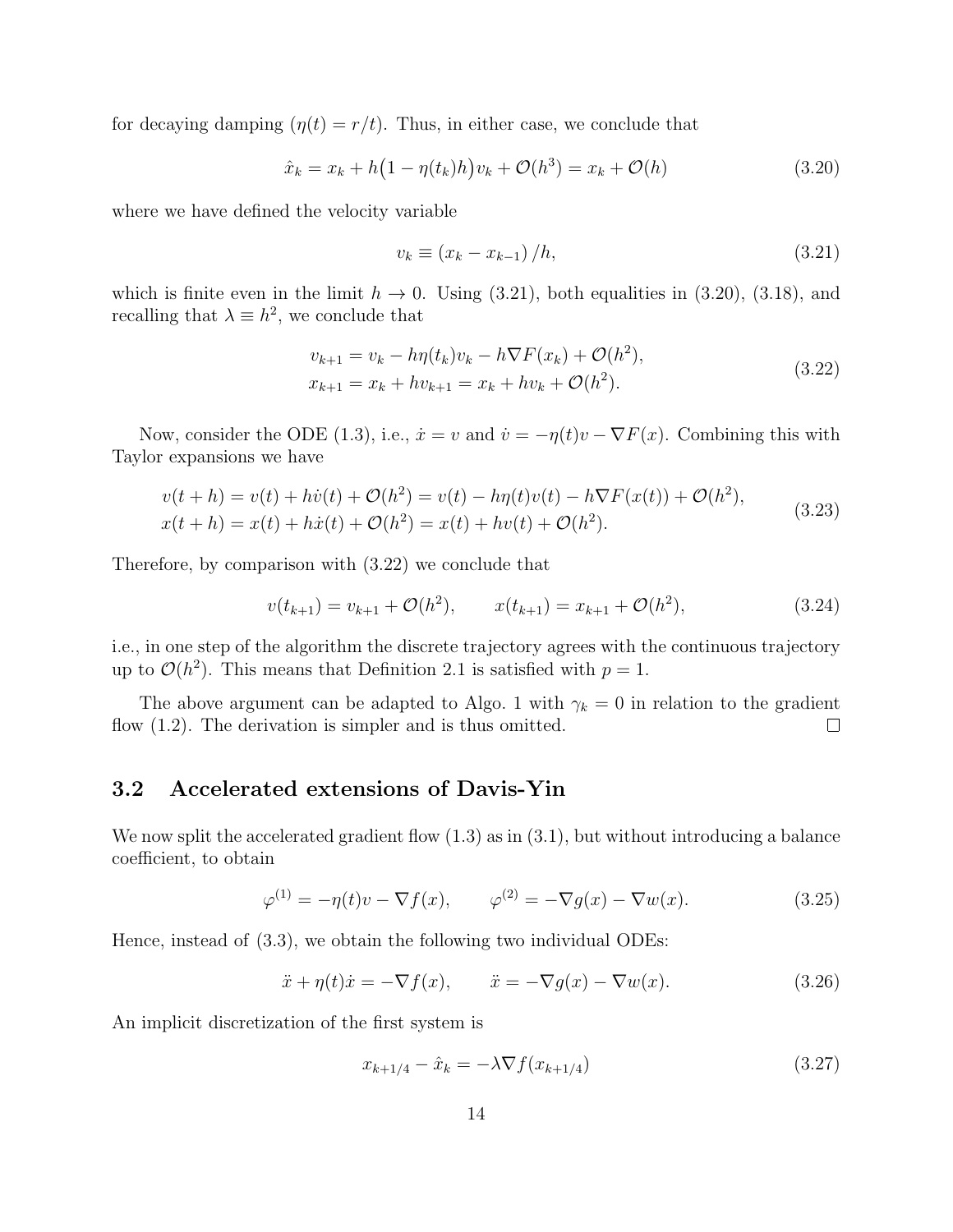Algorithm 2 Accelerated extension of Davis-Yin for solving problem (1.1).

Choose  $\lambda > 0$ , and initialize  $\hat{x}_0$ . Choose  $r \geq 3$  if decaying damping (1.4), or  $r > 0$  if constant damping (1.5). for  $k = 0, 1, ...$  do  $x_{k+1/4} \leftarrow J_{\lambda \nabla f}(\hat{x}_k)$  $x_{k+1/2} \leftarrow 2x_{k+1/4} - \hat{x}_k$  $x_{k+3/4} \leftarrow J_{\lambda \nabla g}(x_{k+1/2} - \lambda \nabla w(x_{k+1/4}))$  $x_{k+1} \leftarrow \hat{x}_k + x_{k+3/4} - x_{k+1/4}$ Using  $h = \sqrt{\lambda}$  and r, compute  $\gamma_{k+1}$  and  $\hat{x}_{k+1}$  from (1.8). end for

where  $h \equiv \sqrt{\lambda}$ , which as a result of Lemma 1.2 leads to

$$
x_{k+1/4} \equiv \Phi_h^{(1)}(\hat{x}_k) = J_{\lambda \nabla f}(\hat{x}_k).
$$
 (3.28)

Next, to "inject momentum" in the direction of  $\nabla f$ , we define the translation operator

$$
\mathcal{T}_h(z) \equiv z - \lambda \nabla f(x_{k+1/4}) \tag{3.29}
$$

for any vector z. Thus, the next point in the discretization is defined to be

$$
x_{k+1/2} \equiv \mathcal{T}_h(x_{k+1/4}) = x_{k+1/4} - \lambda \nabla f(x_{k+1/4}) = 2x_{k+1/4} - \hat{x}_k \tag{3.30}
$$

where we used  $(3.27)$  to obtain the last equality. Next, we can use  $(1.7)$  to obtain a semiimplicit discretization of the second system in (3.26) given by

$$
x_{k+3/4} - 2x_{k+1/4} + \hat{x}_k = -\lambda \nabla g(x_{k+3/4}) - \lambda \nabla w(x_{k+1/4}). \tag{3.31}
$$

This allows us to solve the implicit equation (3.31) in the form

$$
x_{k+3/4} \equiv \Phi_h^{(2)}(\hat{x}_k) = J_{\lambda \nabla g} \left( x_{k+1/2} - \lambda \nabla w(x_{k+1/4}) \right). \tag{3.32}
$$

Finally, we apply the inverse  $\mathcal{T}_h^{-1}(z) \equiv z + \lambda \nabla f(x_{k+1/4})$  and use (3.27) to obtain

$$
x_{k+1} \equiv \mathcal{T}_h^{-1}(x_{k+3/4}) = x_{k+3/4} + \lambda \nabla f(x_{k+1/4}) = x_{k+3/4} - (x_{k+1/4} - \hat{x}_k). \tag{3.33}
$$

The collection of  $(3.28)$ ,  $(3.30)$ ,  $(3.32)$ , and  $(3.33)$  results in Algo. 2, and the entire discretization procedure is illustrated in Fig. 1.

The following comments concerning Algo. 2 are appropriate.

• Algo. 2 reduces to the Davis-Yin method [24] when  $\gamma_k = 0$  in (1.8), so that  $\hat{x}_k =$  $x_k$  for all k, i.e., when no acceleration is used. In this case, it has been shown for convex functions that the method has a convergence result of  $\mathcal{O}(1/k)$  in an average or ergodic sense, and when all functions are strongly convex and satisfy some regularity conditions that linear convergence holds [24]. In the non-accelerated case, the algorithm corresponds to the application of a similar discretization of the gradient flow (1.2) with splitting  $\dot{x} = -\nabla f(x)$  and  $\dot{x} = -\nabla g(x) - \nabla w(x)$  (also see Remark 3.2).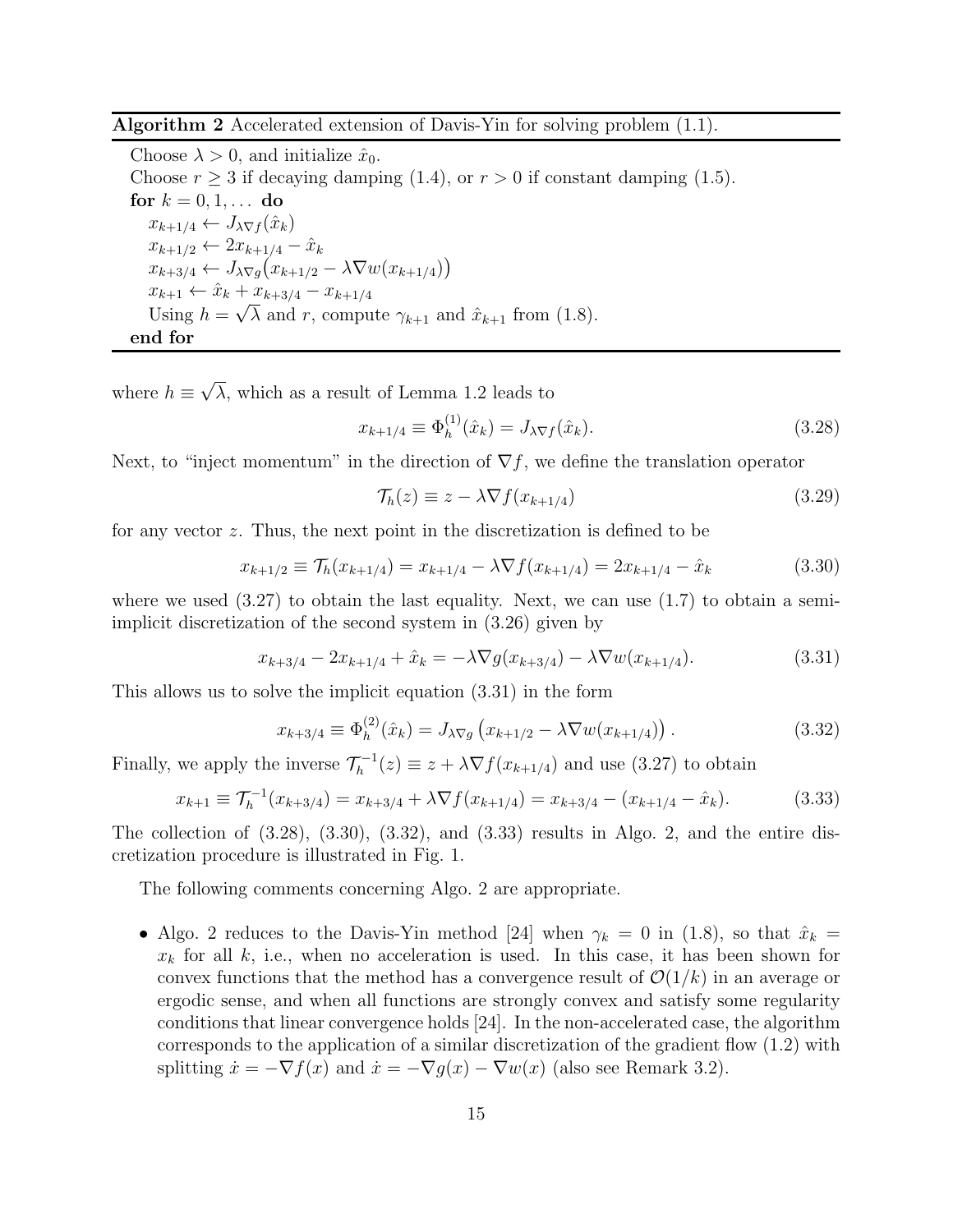

Figure 1: An illustration of the discretization underlying Algo. 2, consistent with the mapping (3.34), that gives the accelerated Davis-Yin method. We indicate the points at which the gradients act that define the implicit/explicit discretization.

• Algo. 2 is equivalent to the composition

$$
\hat{\Phi}_h = \mathcal{T}_h^{-1} \circ \Phi_h^{(2)} \circ \mathcal{T}_h \circ \Phi_h^{(1)}.
$$
\n(3.34)

Thus, comparing with (2.6) we see that  $\mathcal{T}_h$  is actually a preprocessor map.

• In Theorem 3.4 we show that the above procedure yields a first-order integrator. Furthermore, in Theorem 3.6 we show that this discretization preserves critical points of the underlying ODE.

Theorem 3.4. The following hold true:

- (i) Algo. 2 is a first-order integrator to the accelerated gradient flow  $(1.3)$ ;
- (ii) Algo. 2 with  $\gamma_k = 0$  for all  $k \geq 0$  is a first-order integrator to the gradient flow (1.2).

Proof. The arguments are very similar to the proof of Theorem 3.3. From (3.16) and Taylor expansions, the first three updates of Algo. 2 yield

$$
x_{k+1/4} = \hat{x}_k - \lambda \nabla f(\hat{x}_k) + \mathcal{O}(\lambda^2), \tag{3.35a}
$$

$$
x_{k+1/2} = \hat{x}_k - 2\lambda \nabla f(\hat{x}_k) + \mathcal{O}(\lambda^2),\tag{3.35b}
$$

$$
x_{k+3/4} = \hat{x}_k - 2\lambda \nabla f(\hat{x}_k) - \lambda \nabla g(\hat{x}_k) - \lambda \nabla w(\hat{x}_k) + \mathcal{O}(\lambda^2). \tag{3.35c}
$$

Hence, the fourth update of Algo. 2 becomes

$$
x_{k+1} = \hat{x}_k - \lambda \nabla F(\hat{x}_k) + \mathcal{O}(\lambda^2), \tag{3.36}
$$

which is exactly the same as equation  $(3.18)$ . Therefore, the remaining steps of the proof follow exactly as in the proof of Theorem 3.3, and establishes that Algo. 2 is an integrator with  $p = 1$  according to Definition 2.1.

The proof related to the gradient flow (1.2) (i.e., with  $\gamma_k = 0$  in Algo. 2) is similar, but easier, and therefore omitted.  $\Box$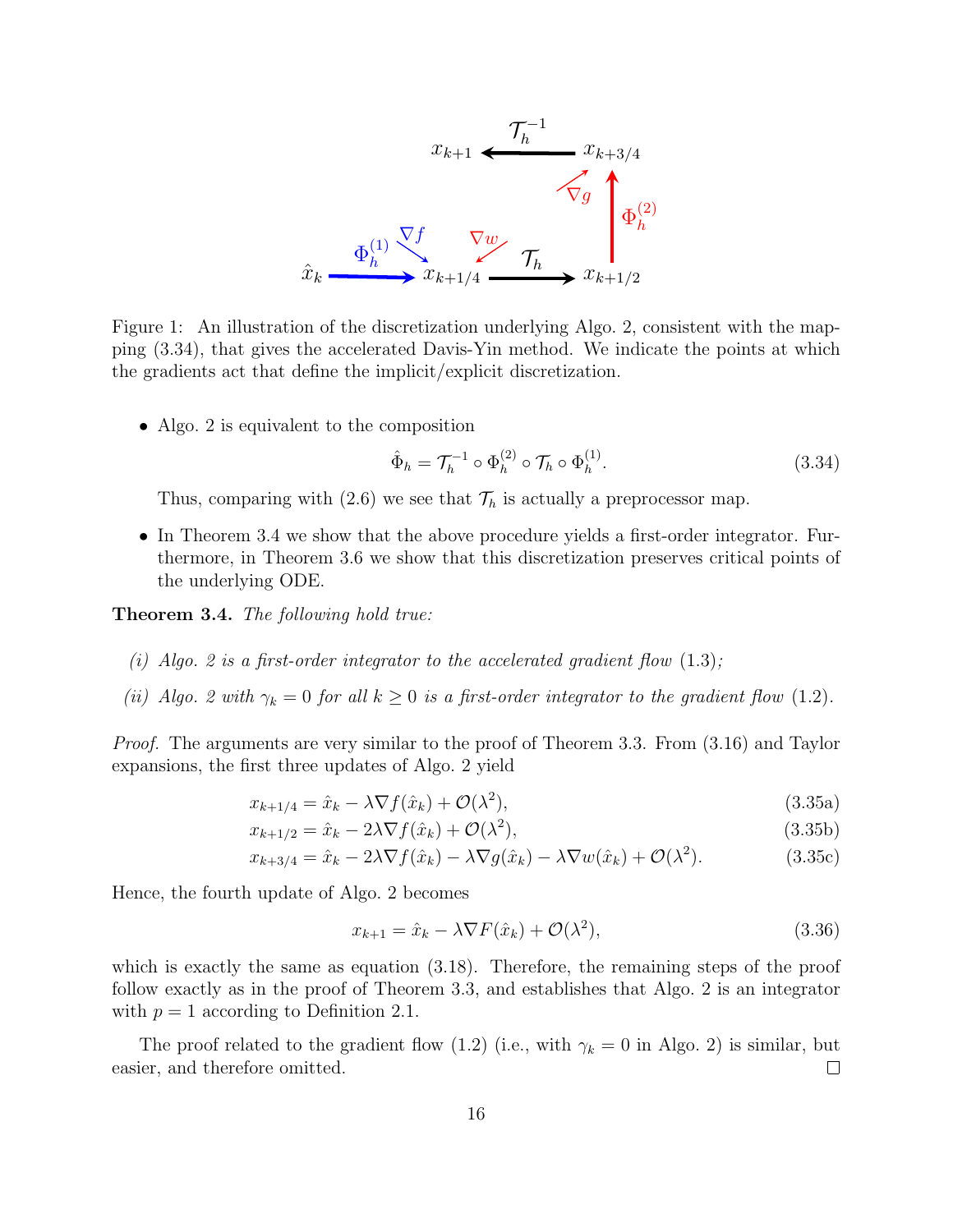In order to show that Algo. 2 preserves critical points of the underlying ODE, we require the following technical result.

**Lemma 3.5.** It holds that  $(\nabla f + \nabla g + \nabla w)(\bar{x}) = 0$  if and only if  $\mathcal{P}(x) = x$  with

$$
\mathcal{P} \equiv \frac{1}{2}I + \frac{1}{2}C_{\lambda\nabla g} \circ (C_{\lambda\nabla f} - \lambda \nabla w \circ J_{\lambda\nabla f}) - \frac{1}{2}\lambda \nabla w \circ J_{\lambda\nabla f},\tag{3.37}
$$

 $\bar{x} = J_{\lambda \nabla f}(x)$ , and  $C_{\lambda \nabla f} \equiv 2J_{\lambda \nabla f} - I$  is the Cayley operator.

*Proof.* The first equation in the statement of the theorem is equivalent to  $(I + \lambda \nabla g)(\bar{x}) =$  $(I - \lambda \nabla f - \lambda \nabla w)(\bar{x})$  since  $\lambda > 0$ . Using the resolvent (1.11) this yields

$$
\bar{x} = J_{\lambda \nabla g} \circ (I - \lambda \nabla f - \lambda \nabla w) (\bar{x}). \tag{3.38}
$$

Now, making use of the identity

$$
C_{\lambda \nabla f} \circ (I + \lambda \nabla f) = (2(I + \lambda \nabla f)^{-1} - I) \circ (I + \lambda \nabla f) = I - \lambda \nabla f \tag{3.39}
$$

and substituting  $J_{\lambda \nabla g} = \frac{1}{2}$  $\frac{1}{2}(C_{\lambda \nabla g} + I)$  into (3.38) we obtain

$$
\bar{x} = \frac{1}{2} \left( C_{\lambda \nabla g} + I \right) \circ \left\{ C_{\lambda \nabla f} \circ \left( I + \lambda \nabla f \right) - \lambda \nabla w \right\} (\bar{x}). \tag{3.40}
$$

Since  $x \equiv (I + \lambda \nabla f)(\bar{x})$ , or equivalently  $\bar{x} = J_{\lambda \nabla f}(x)$ , it follows from (3.40) that

$$
J_{\lambda \nabla f}(x) = \frac{1}{2} C_{\lambda \nabla g} \circ (C_{\lambda \nabla f} - \lambda \nabla w \circ J_{\lambda \nabla f})(x) + \frac{1}{2} C_{\lambda \nabla f}(x) - \frac{1}{2} \lambda \nabla w \circ J_{\lambda \nabla f}(x), \quad (3.41)
$$

which by the definition of the Cayley operator is equivalent to

$$
\frac{1}{2}x = \frac{1}{2}C_{\lambda\nabla g} \circ (C_{\lambda\nabla f} - \lambda \nabla w \circ J_{\lambda\nabla f})(x) - \frac{1}{2}\lambda \nabla w \circ J_{\lambda\nabla f}(x). \tag{3.42}
$$

Adding  $x/2$  to each side of the previous equality yields  $x = \mathcal{P}(x)$ , as claimed.  $\Box$ 

**Theorem 3.6.** If the iterate sequence  $\{x_k\}$  generated by Algo. 2 satisfies  $\{x_k\} \to x_\infty$  for some  $x_{\infty}$ , then the vector  $\bar{x}_{\infty} \equiv J_{\lambda \nabla f}(x_{\infty})$  satisfies

$$
\{x_{k+1/4}\}\to\bar{x}_{\infty}, \qquad (\nabla f + \nabla g + \nabla w)(\bar{x}_{\infty}) = 0, \qquad (3.43)
$$

i.e.,  $\bar{x}_{\infty}$  is a solution of (1.1) and a steady state of the accelerated gradient flow (1.3). When  $\gamma_k = 0$  for all  $k \geq 0$ ,  $\bar{x}_{\infty}$  is a steady state of the gradient flow (1.2).

*Proof.* It follows from the updates in Algo. 2, the definition of  $C_{\lambda \nabla f}$  in the statement of Lemma 3.5, and the definition of  $P$  in (3.37) that  $x_{k+1} = \hat{\Phi}_h(\hat{x}_k)$  where

$$
\begin{split}\n\hat{\Phi}_{h} &= I + J_{\lambda \nabla g} \circ (2J_{\lambda \nabla f} - I - \lambda \nabla w \circ J_{\lambda \nabla f}) - J_{\lambda \nabla f} \\
&= I + J_{\lambda \nabla g} \circ (C_{\lambda \nabla f} - \lambda \nabla w \circ J_{\lambda \nabla f}) - \frac{1}{2} (C_{\lambda \nabla f} + I) \\
&= \frac{1}{2} I - \frac{1}{2} C_{\lambda \nabla f} + \frac{1}{2} (C_{\lambda \nabla g} + I) \circ (C_{\lambda \nabla f} - \lambda \nabla w \circ J_{\lambda \nabla f}) \\
&= \frac{1}{2} I + \frac{1}{2} C_{\lambda \nabla g} \circ (C_{\lambda \nabla f} - \lambda \nabla w \circ J_{\lambda \nabla f}) - \frac{1}{2} \lambda \nabla w \circ J_{\lambda \nabla f} \\
&= \mathcal{P},\n\end{split} \tag{3.44}
$$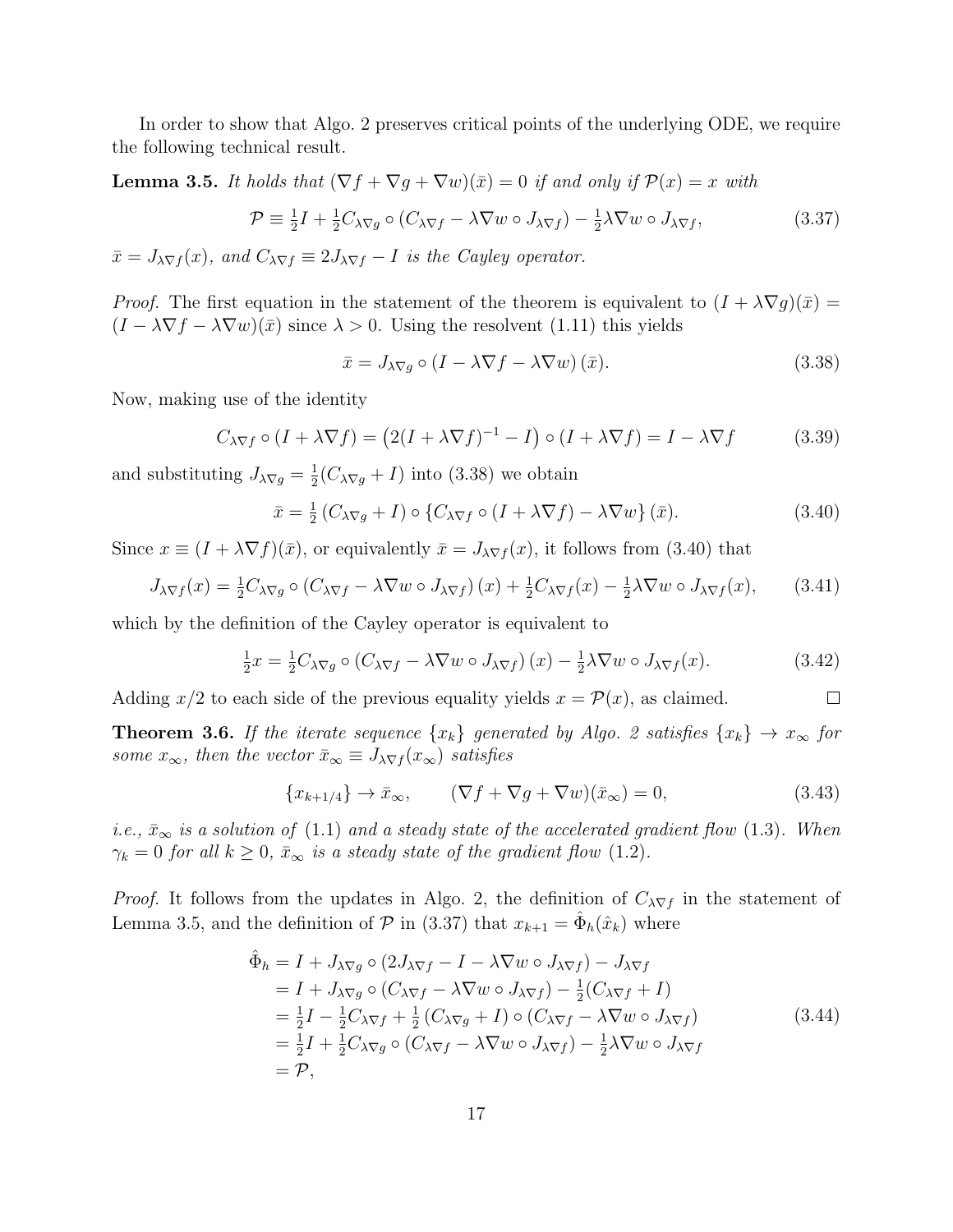i.e., that  $x_{k+1} = \mathcal{P}(\hat{x}_k)$ . (Note that  $\mathcal P$  is the operator  $\mathcal T$  studied in [24] and proved to be an "averaged operator", which means that  $P$  is a nonexpansive operator and thus continuous [38, Remark 4.34].) Combining this with (1.8) shows that

$$
\hat{x}_{k+1} = x_{k+1} + \gamma_{k+1}(x_{k+1} - x_k) = \mathcal{P}(\hat{x}_k) + \gamma_{k+1}(x_{k+1} - x_k). \tag{3.45}
$$

By assumption there exists some  $x_{\infty}$  such that  $\{x_k\} \to x_{\infty}$ , which combined with (1.8) shows that  $\{\hat{x}_k\} \to x_\infty$ . Combining these facts with (3.45) and continuity of P establishes that  $\mathcal{P}(x_{\infty}) = x_{\infty}$ . It now follows from Lemma 3.5 that  $\bar{x}_{\infty} = J_{\lambda} \nabla f(x_{\infty})$  satisfies  $(\nabla f + \nabla g +$  $\nabla w(\bar{x}_{\infty}) = 0$ . Moreover, from the update for  $x_{k+1/4}$  in Algo. 2 and continuity of  $J_{\lambda \nabla f}$  we can conclude that

$$
\lim_{k \to \infty} x_{k+1/4} = \lim_{k \to \infty} J_{\lambda \nabla f}(\hat{x}_k) = J_{\lambda \nabla f}(x_\infty) = \bar{x}_\infty.
$$
\n(3.46)

This completes the proof for this case once we recall that  $(\nabla f + \nabla g + \nabla w)(\bar{x}_{\infty}) = 0$ .

The same argument applies when  $\gamma_k = 0$  (i.e., when  $\hat{x}_k = x_k$  for all  $k \ge 0$ ), in which case o. 2 is a discretization of (1.2). Algo. 2 is a discretization of (1.2).

#### 3.2.1 Accelerated extensions of Douglas-Rachford

When Algo. 2 with  $\gamma_k = 0$  for all k is applied to problem (1.1) with  $w = 0$ , one obtains the well-known Douglas-Rachford algorithm [19, 23], which has been extensively studied in the literature (for recent results see [52] and the references therein). Therefore, Douglas-Rachford is a discretization of the gradient flow  $(1.2)$  with  $w = 0$ . Also, from Algo. 2 one obtains accelerated variants of Douglas-Rachford that are discretizations of the accelerated gradient flow  $(1.3)$ . For instance, when decaying damping in  $(1.8)$  is used, the resulting method was studied in [53]. We are not aware of previous work on accelerated variants with constant damping, or other choices such as (3.12).

#### 3.2.2 Accelerated extensions of forward-backward

When Algo. 2 with  $\gamma_k = 0$  for all k is applied to problem (1.1) with  $f = 0$ , one obtains the forward-backward splitting method [19–21], i.e.,  $x_{k+1} = J_{\lambda \nabla g}(x_k - \lambda \nabla w(x_k))$ . This corresponds to a first-order integrator to the gradient flow (1.2). Similarly, for nonzero  $\gamma_k$ , Algo. 2 gives accelerated variants of forward-backward, i.e.,  $x_{k+1} = J_{\lambda \nabla g}(\hat{x}_k - \lambda \nabla w(\hat{x}_k)).$ From an ODE perspective, this is not a splitting method but rather a semi-implicit discretization; the first equation in (3.26) is absent (also see Fig. 2 (left) for an illustration). In any case, Theorem 3.4 ensures that the iterates correspond to first-order integrators, and Theorem 3.6 shows that critical points are preserved, where the operator in (3.44) reduces to  $J_{\lambda \nabla q} \circ (I - \lambda \nabla w)$ .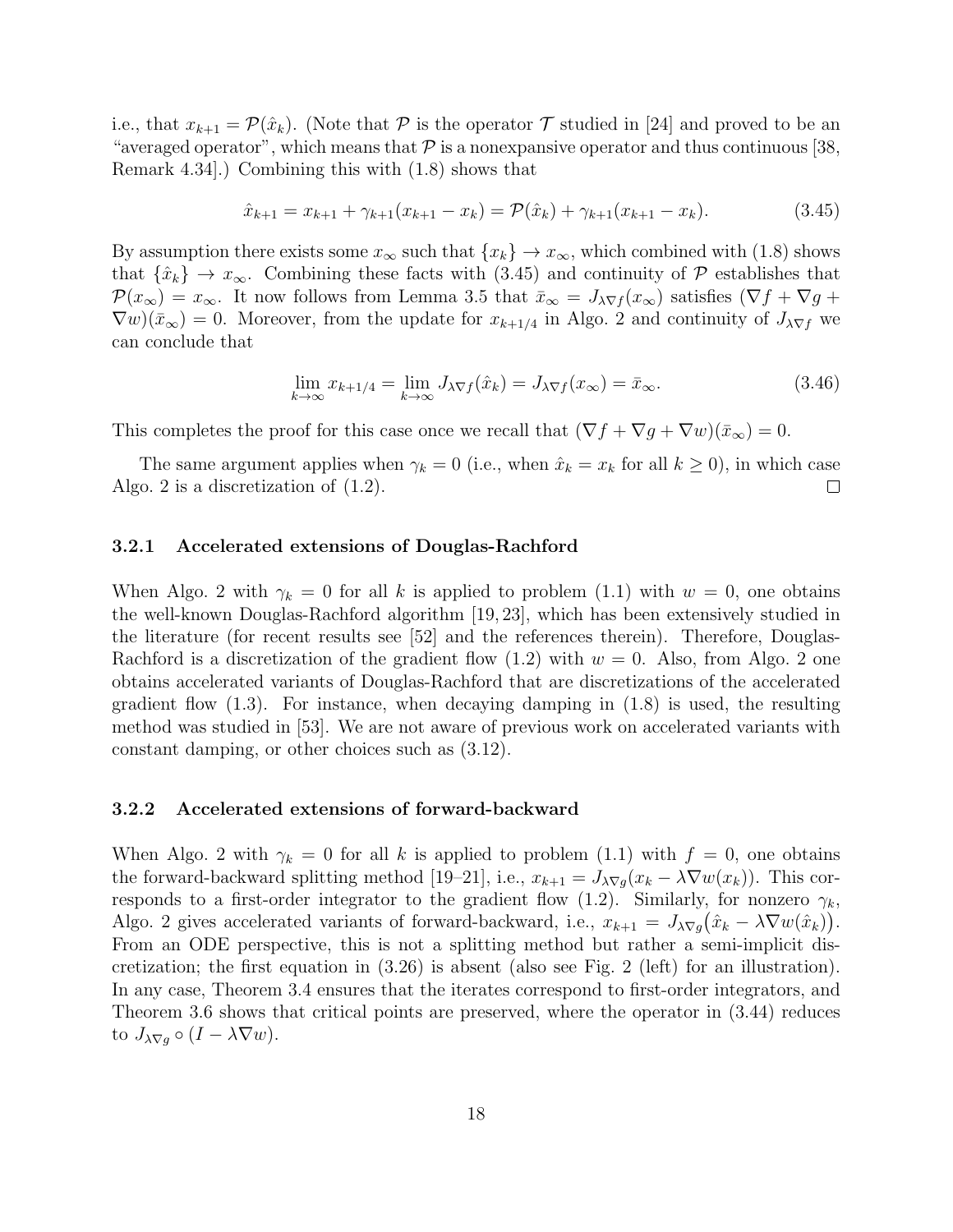Algorithm 3 Accelerated Tseng's method for solving problem (1.1) when  $f = 0$ .

Choose  $\lambda > 0$ , and initialize  $\hat{x}_0$ . Choose  $r \geq 3$  if decaying damping (1.4), or  $r > 0$  if constant damping (1.5). for  $k = 0, 1, ...$  do  $x_{k+1/2} \leftarrow J_{\lambda \nabla q} (\hat{x}_k - \lambda \nabla w(\hat{x}_k))$  $x_{k+1} \leftarrow x_{k+1/2} - \lambda \left( \nabla w(x_{k+1/2}) - \nabla w(\hat{x}_k) \right)$ Using  $h = \sqrt{\lambda}$  and r, compute  $\gamma_{k+1}$  and  $\hat{x}_{k+1}$  from (1.8). end for

## 3.3 Accelerated extensions of Tseng's splitting

The final proximal-based method to be considered is the forward-backward-forward splitting proposed by Tseng [22], which consists of a modification (a perturbation) of the forwardbackward splitting discussed above. In order to propose accelerated extensions of Tseng's scheme, we consider the accelerated gradient flow  $(1.3)$  with  $f = 0$  written as

$$
\dot{x} = v, \qquad \dot{v} = \underbrace{-\eta(t)v - \nabla g(x) - \nabla w(x)}_{\varphi^{(1)}} + \underbrace{\nabla w(x) - \nabla w(x)}_{\varphi^{(2)}}.
$$
\n(3.47)

Splitting this system leads to the two independent ODEs

$$
\ddot{x} + \eta(t)\dot{x} = -\nabla g(x) - \nabla w(x), \qquad \ddot{x} = \nabla w(x) - \nabla w(x). \tag{3.48}
$$

Using  $h \equiv \sqrt{\lambda}$ , (1.9), and a forward-backward discretization of the first equation gives

$$
x_{k+1/2} = J_{\lambda \nabla g} \left( \hat{x}_k - \lambda \nabla w(\hat{x}_k) \right). \tag{3.49}
$$

This is the same step as in the forward-backward method. For the second equation in (3.48) we use (1.7) in the form  $\tilde{x}_{k+1} - 2x_{k+1/2} + \hat{x}_k = \lambda \nabla w(\hat{x}_k) - \lambda \nabla w(x_{k+1/2})$ , where  $\tilde{x}_{k+1}$  is given by (3.7). This gives

$$
x_{k+1} = x_{k+1/2} - \lambda \left( \nabla w(x_{k+1/2}) - \nabla w(\hat{x}_k) \right).
$$
 (3.50)

By combining (3.49) and (3.50) we arrive at Algo. 3 (also see Fig. 2).

The original method proposed in [22] is recovered from Algo. 3 by setting  $\gamma_k = 0$  for all  $k$  (i.e., without acceleration), in which case the algorithm is a discretization of the gradient flow (1.2). We believe that the accelerated variants in Algo. 3 have not previously been considered in the literature.

The next result shows that Algo. 3 is a first-order integrator.

Theorem 3.7. The following hold true:

(i) Algo. 3 is a first-order integrator to the accelerated gradient flow  $(1.3)$ ;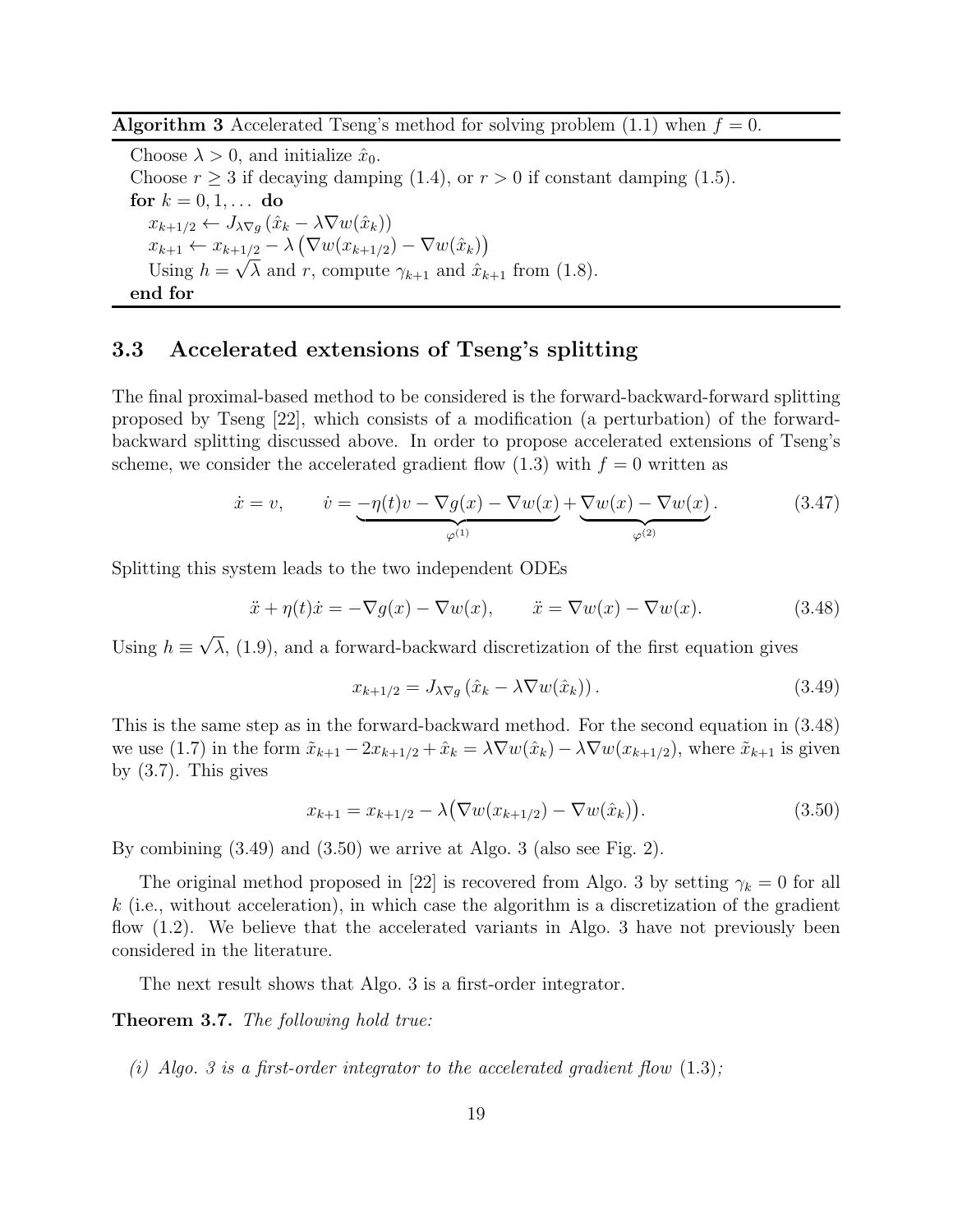

Figure 2: Left: Illustration of the accelerated forward-backward method, which is a semiimplicit Euler discretization. Right: Illustration of accelerated Tseng splitting, which adds a perturbation to the forward-backward method (see (3.50)).

(ii) Algo. 3 with  $\gamma_k = 0$  for all  $k \geq 0$  is a first-order integrator to the gradient flow (1.2).

Proof. The results may be proved using the similar arguments as those used to establish Theorem 3.3 and Theorem 3.4.  $\Box$ 

**Theorem 3.8.** Let  $f = 0$ . If  $\lambda$  is sufficiently small and the iterate sequence  $\{x_k\}$  generated by Algo. 3 satisfies  $\{x_k\} \to x_\infty$  for some  $x_\infty$ , then

$$
(\nabla g + \nabla w)(x_{\infty}) = 0,\t\t(3.51)
$$

i.e.,  $x_{\infty}$  is a solution of problem (1.1) and a steady state of the accelerated gradient flow (1.3). When  $\gamma_k = 0$  for all  $k \geq 0$ ,  $x_{\infty}$  is a steady state of the gradient flow (1.2).

*Proof.* From the updates in Algo. 3, it follows that  $x_{k+1} = \hat{\Phi}_h(\hat{x}_k)$  where

$$
\hat{\Phi}_h = (I - \lambda \nabla w) \circ J_{\lambda \nabla g} \circ (I - \lambda \nabla w) + \lambda \nabla w.
$$
\n(3.52)

Combining this with (1.8) shows that

$$
\hat{x}_{k+1} = x_{k+1} + \gamma_{k+1}(x_{k+1} - x_k) = \hat{\Phi}_h(\hat{x}_k) + \gamma_{k+1}(x_{k+1} - x_k). \tag{3.53}
$$

Combining  $\{x_k\} \to x_\infty$  with the first equality in (3.53) and (1.8) yields  $\{\hat{x}_k\} \to x_\infty$ . Combining these facts with (3.53) and continuity of  $\hat{\Phi}_h$  shows that

$$
x_{\infty} = \lim_{k \to \infty} \hat{\Phi}_h(\hat{x}_k) = \hat{\Phi}_h(x_{\infty}).
$$
\n(3.54)

Subtracting  $\lambda \nabla w(x_\infty)$  from both sides of the previous inequality gives

$$
(I - \lambda \nabla w)(x_{\infty}) = (I - \lambda \nabla w) \circ J_{\lambda \nabla g} \circ (I - \lambda \nabla w)(x_{\infty}).
$$
\n(3.55)

Next, applying the operator  $(I - \lambda \nabla w)^{-1}$ , which exists for  $\lambda$  sufficiently small, yields

$$
x_{\infty} = J_{\lambda \nabla g} \circ (I - \lambda \nabla w)(x_{\infty}), \qquad (3.56)
$$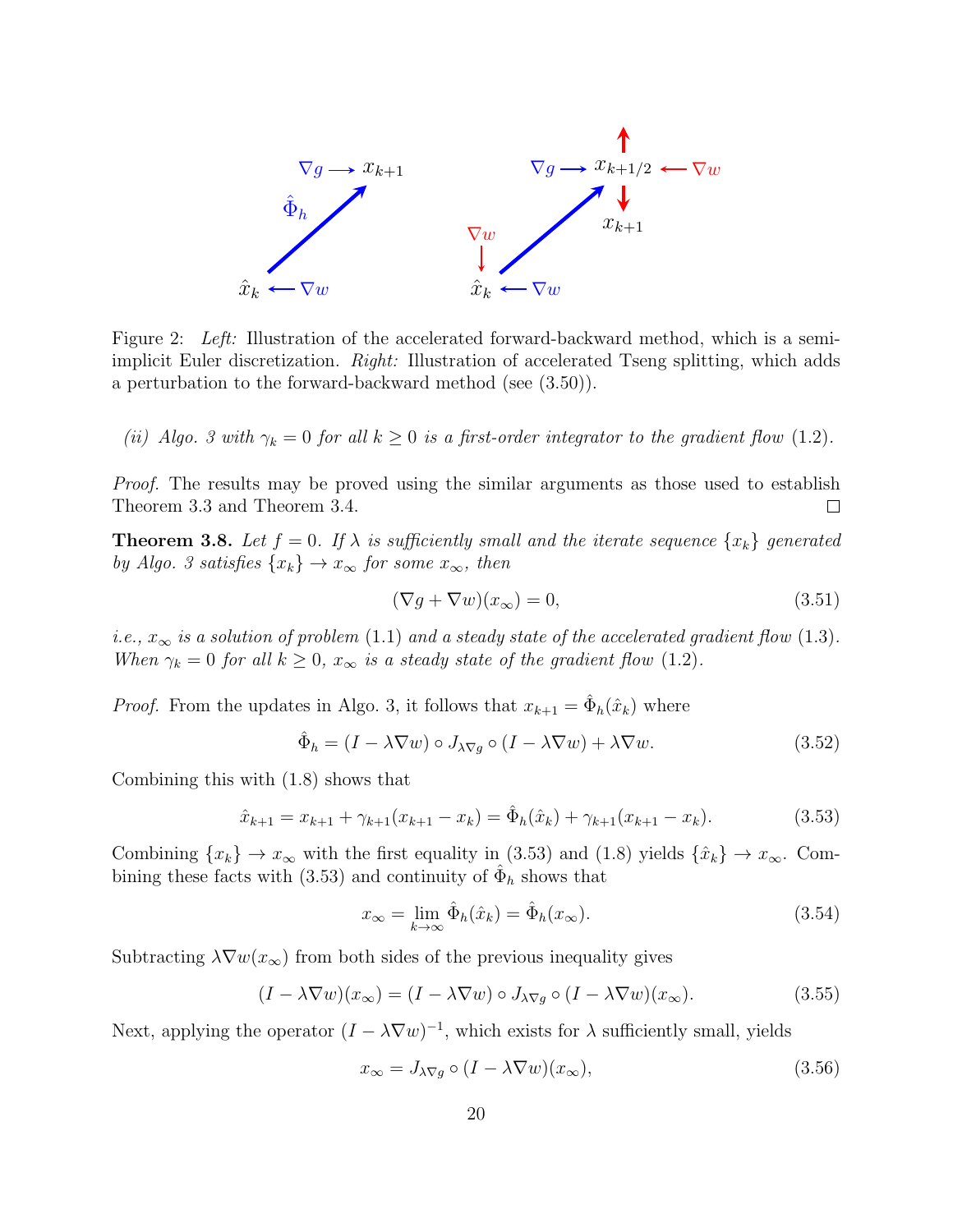which is itself equivalent to

$$
(I + \lambda \nabla g)(x_{\infty}) = (I - \lambda \nabla w)(x_{\infty}).
$$
\n(3.57)

Since  $\lambda > 0$ , the previous inequality shows that  $(\nabla g + \nabla w)(x_\infty) = 0$ , as claimed.

The same argument applies when  $\gamma_k = 0$  (i.e., when  $\hat{x}_k = x_k$  for all  $k \ge 0$ ), in which case o. 3 is a discretization of (1.2). Algo. 3 is a discretization of (1.2).

## 4 Monotone Operators

As indicated by Assumption 3.1, all previously considered operators associated with the resolvent (1.11) were single-valued. Since proximal algorithms can be generalized to the more abstract level of monotone operators, in this section we discuss how our previous analysis applies in this context.

Let us recall some concepts about monotone operators (see [38] for more details). Let  $H$ be a Hilbert space with inner product  $\langle \cdot, \cdot \rangle : H \times H \to \mathbb{C}$ . A multi-valued map  $A : H \rightrightarrows H$ with dom  $A \equiv \{x \in H \mid Ax \neq \emptyset\}$  is monotone if and only if

$$
\langle Ay - Ax, y - x \rangle \ge 0 \qquad \text{for all } x, y \in \text{dom } A. \tag{4.1}
$$

A monotone operator is said to be maximal if no enlargement of its graph is possible. Every monotone operator admits a maximal extension. Hence, from now on, every operator A is assumed to be maximal monotone. The resolvent of A with parameter  $\lambda$  is defined by (1.11) and can be shown to be a single-valued map, i.e.,  $J_{\lambda A}: H \to H$ . Moreover,  $x^* \in \text{zer}(A) \equiv \{x \in H \mid 0 \in Ax\}$  if and only if  $J_{\lambda A}(x^*) = x^*$ .

An important concept is the *Yosida regularization* of A with parameter  $\mu > 0$ :

$$
A_{\mu} \equiv \mu^{-1} (I - J_{\mu A}). \tag{4.2}
$$

This operator is *single-valued*, since  $J_{\mu A}$  is single-valued, and Lipschitz continuous. Moreover,  $0 \in Ax^*$  if and only if  $0 = A_\mu x^*$ , thus A and  $A_\mu$  have the same zeros. It can be shown that in the limit  $\mu \downarrow 0$  one has  $A_{\mu}x \rightarrow A_0x$ , where  $A_0x \in Ax$  is the element of minimal norm. Often, one is faced with the resolvent of the Yosida regularization  $J_{\lambda A_{\mu}} = (I + \lambda A_{\mu})^{-1}$ , which can be expressed in terms of the operator A by using

$$
J_{\lambda A_{\mu}} = (\mu + \lambda)^{-1} \left( \mu I + \lambda J_{(\mu + \lambda)A} \right). \tag{4.3}
$$

Importantly, in the limit  $\mu \downarrow 0$  we see that (4.3) recovers the resolvent  $J_{\lambda A}$ .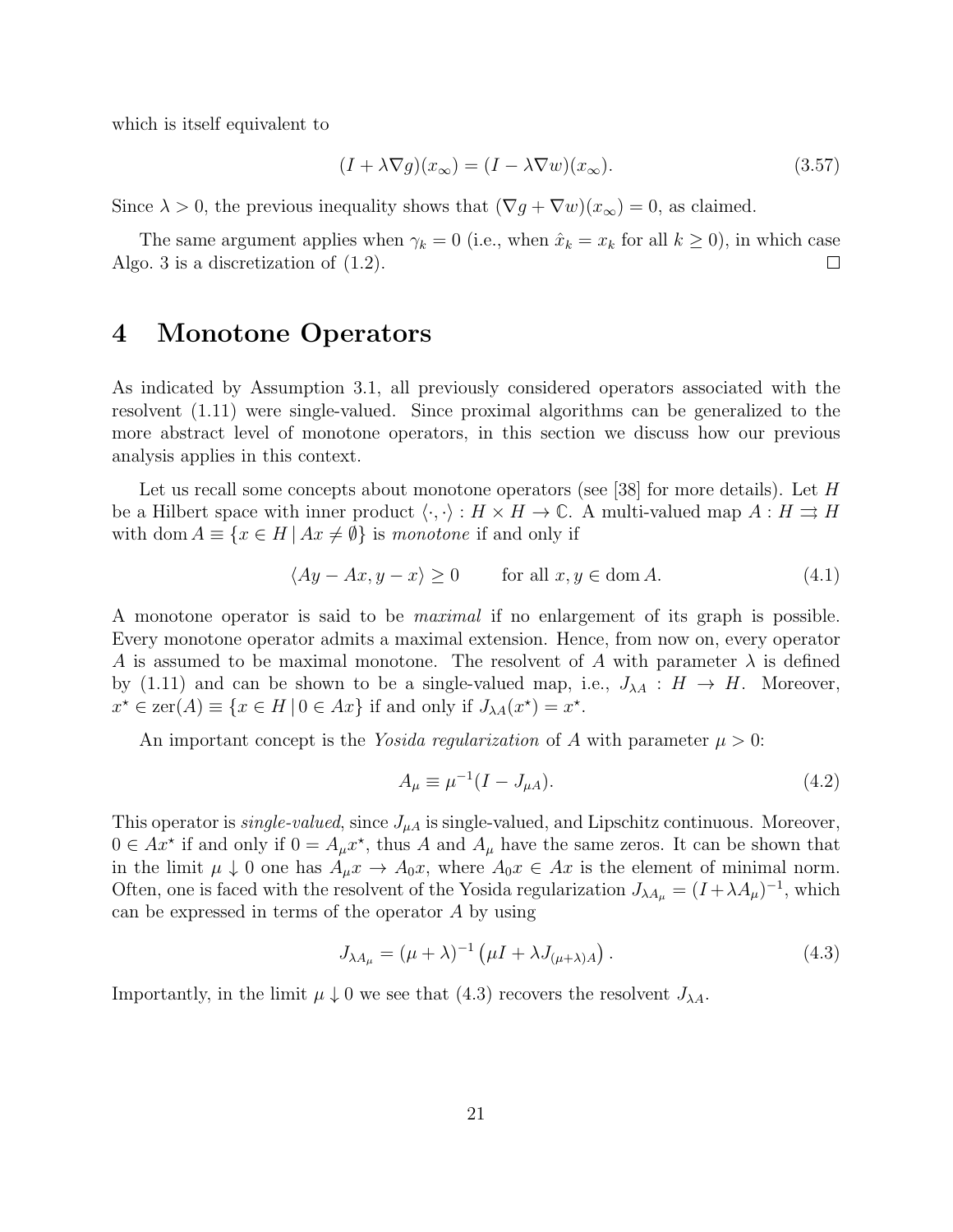### 4.1 Differential inclusions

Consider the following two differential inclusions (we refer to [54] for background on nonsmooth dynamical systems):

$$
\dot{x} \in -Ax - Bx - Cx,\tag{4.4}
$$

$$
\ddot{x} + \eta(t)\dot{x} \in -Ax - Bx - Cx,\tag{4.5}
$$

with  $\eta(t)$  given by (1.4) or (1.5), and under the following assumption.

**Assumption 4.1.** The operators  $A, B : H \Rightarrow H$  are maximal monotone. The operator  $C: H \to H$  is maximal monotone and single-valued.

Under Assumption 4.1, the differential inclusions (4.4) and (4.5) have a unique solution [54]. The previous discretizations of the gradient flow (1.2) and the accelerated gradient flow (1.3) extend naturally to (4.4) and (4.5), respectively. This is a consequence of the resolvent (1.11) being a single-valued map, which we illustrate through an example. Consider the procedure of Section 3.2 that led to Algo. 2. Using a similar procedure, we use a splitting of (4.5) to obtain the differential inclusions

$$
\ddot{x} + \eta(t)\dot{x} \in -Ax, \qquad \ddot{x} + Cx \in -Bx. \tag{4.6}
$$

An implicit discretization of the first inclusion yields  $(I + \lambda A)(x_{k+1/4}) \ni \hat{x}_k$ , while a semiimplicit discretization of the second inclusion together with the definition  $(3.30)$  yield  $(I +$  $\lambda B(x_{k+3/4}) \ni x_{k+1/2} - \lambda C x_{k+1/4}$ . Since under Assumption 4.1 the resolvents of A and B are single-valued, we can invert these relations to obtain

$$
x_{k+1/4} = J_{\lambda A}(\hat{x}_k),\tag{4.7a}
$$

$$
x_{k+1/2} = 2x_{k+1/4} - \hat{x}_k, \tag{4.7b}
$$

$$
x_{k+3/4} = J_{\lambda B}(x_{k+1/2} - \lambda C x_{k+1/4}),
$$
\n(4.7c)

$$
x_{k+1} = x_{k+3/4} - (x_{k+1/4} - \hat{x}_k),
$$
\n(4.7d)

$$
\hat{x}_{k+1} = x_{k+1} + \gamma_k (x_{k+1} - x_k), \tag{4.7e}
$$

where the second to last update follows from  $(3.33)$ , and the last update from  $(1.8)$ . The algorithm given by updates (4.7) is the "operator analog" of Algo. 2 that aims to find a vector  $x^*$  satisfying  $0 \in (A + B + C)(x^*)$ .

Setting  $C = 0$  into (4.7) one obtains the operator analog of the accelerated Douglas-Rachford (see Section 3.2.1), while setting  $A = 0$  one obtains the operator analog of the accelerated forward-backward method (see Section 3.2.2). Operator analogs of Algo. 1 and Algo. 3 follow in a similar manner. One can also remove acceleration by setting  $\gamma_k = 0$  for all  $k \geq 0$ , in which case these algorithms are discretizations of the first-order differential inclusion (4.4) (also see Remark 3.2).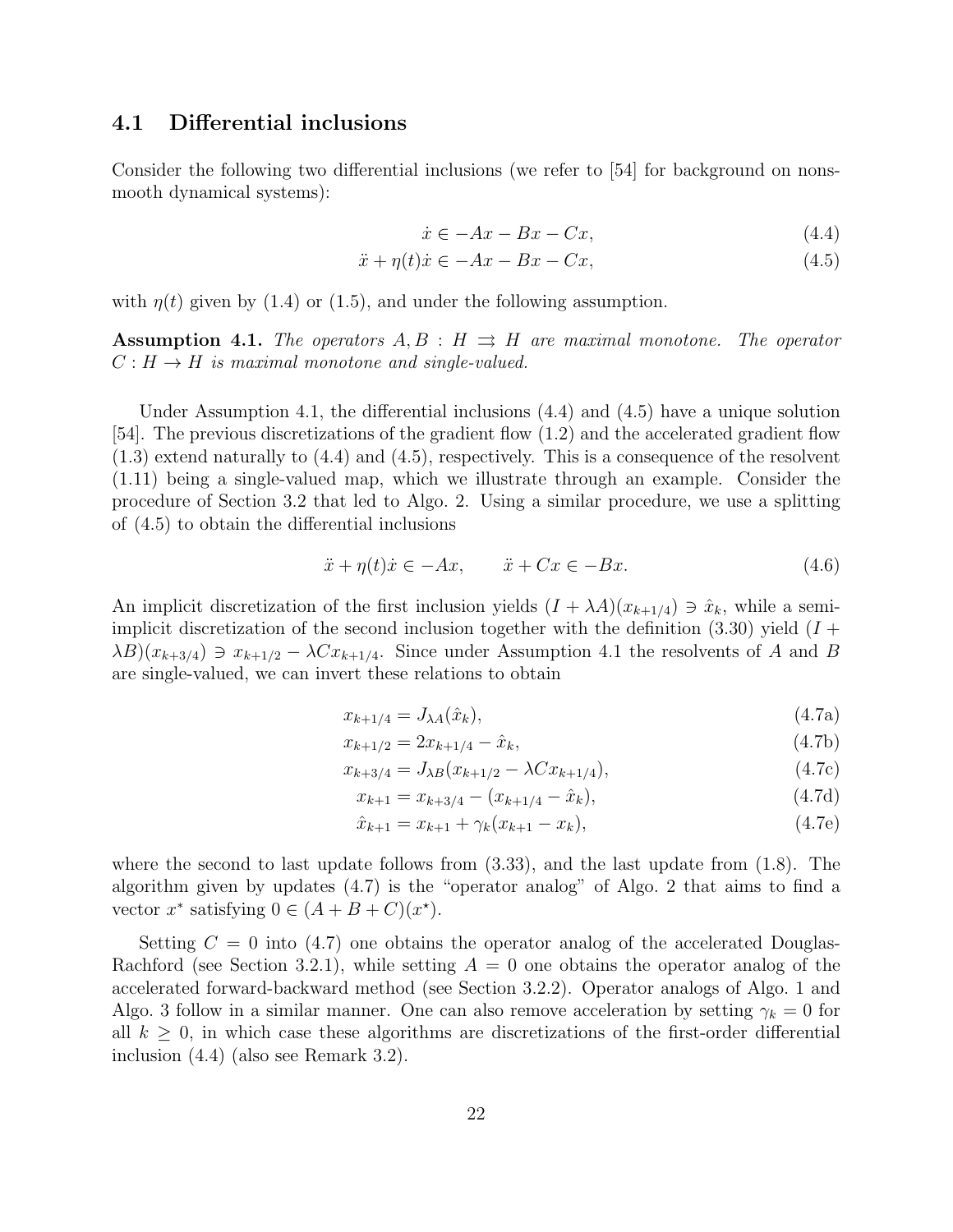Remark 4.2. We mention a subtlety regarding the order of accuracy of a discretization such as  $(4.7)$  to a differential inclusion such as  $(4.4)$  or  $(4.5)$ . In the smooth case we concluded that such a discretization is a first-order integrator; see Definition 2.1 and Theorems 3.3, 3.4, and 3.7. An important ingredient was the Taylor approximation of the resolvent (3.16). However, for a maximal monotone operator A only the following weaker approximation is available [38, Remark 23.47]:

$$
J_{\lambda A} = I - \lambda A_0 + \mathcal{O}(\lambda) \tag{4.8}
$$

where the action of  $A_0 = \lim_{\mu \downarrow 0} A_\mu$  on a vector  $x \in \text{dom}(A)$  gives the minimal norm element of the set  $Ax$ . Thus, by the same argument used in the proofs of Theorems 3.3 and 3.4, but now using (4.8) and assuming that one can expand  $A_0(x + \mathcal{O}(\lambda)) = A_0(x) + \mathcal{O}(\lambda)$  and similarly for  $B_0$  and  $C_0$ , one concludes that the discrete and continuous trajectories agree up to  $\mathcal{O}(h)$ . This is in contrast with the  $\mathcal{O}(h^2)$  approximation that we proved for the smooth setting considered in Section 3.

### 4.2 Regularized ODEs

There is an alternative to considering the differential inclusions (4.4) and (4.5), which is to consider the respective ODEs

$$
\dot{x} = -A_{\mu}x - B_{\mu}x - Cx,\tag{4.9}
$$

$$
\ddot{x} + \eta(t)\dot{x} = -A_{\mu}x - B_{\mu}x - Cx,\tag{4.10}
$$

with the multivalued operators replaced by their respective Yosida regularization  $(4.2)$ , which are single-valued and Lipschitz continuous. Thus, both ODEs admit a unique global solution. Note, however, that

$$
zer(A + B + C) \neq zer(A\mu + B\mu + C)
$$
\n(4.11)

so that the ODEs (4.9) and (4.10) do not have steady states that are compatible with zeros of the operator sum  $A + B + C$ . Nevertheless, after discretizing these regularized ODEs, one can take the limit  $\mu \downarrow 0$  to recover iterates aimed at finding zeros of  $A+B+C$ . We stress that this procedure will give exactly the same updates as if one discretizes the original differential inclusions because of the identity (4.3); let us illustrate with an example. Consider the discretization procedure of Section 3.2 but applied to the ODE (4.10). Similarly to (3.28)–  $(3.33)$ , together with the accelerated variable  $\hat{x}_k$  in  $(1.8)$ , we immediately obtain with the help of (4.3) the updates

$$
x_{k+1/4} = (\mu + \lambda)^{-1} (\mu I + \lambda J_{(\mu + \lambda)A})(\hat{x}_k),
$$
\n(4.12a)

$$
x_{k+1/2} = 2x_{k+1/4} - \hat{x}_k, \tag{4.12b}
$$

$$
x_{k+3/4} = (\mu + \lambda)^{-1} (\mu I + \lambda J_{(\mu+\lambda)B})(x_{k+1/2} - \lambda C x_{k+1/4}),
$$
\n(4.12c)

$$
x_{k+1} = x_{k+3/4} - (x_{k+1/4} - \hat{x}_k),
$$
\n(4.12d)

$$
\hat{x}_{k+1} = x_k + \gamma_k (x_{k+1} - x_k). \tag{4.12e}
$$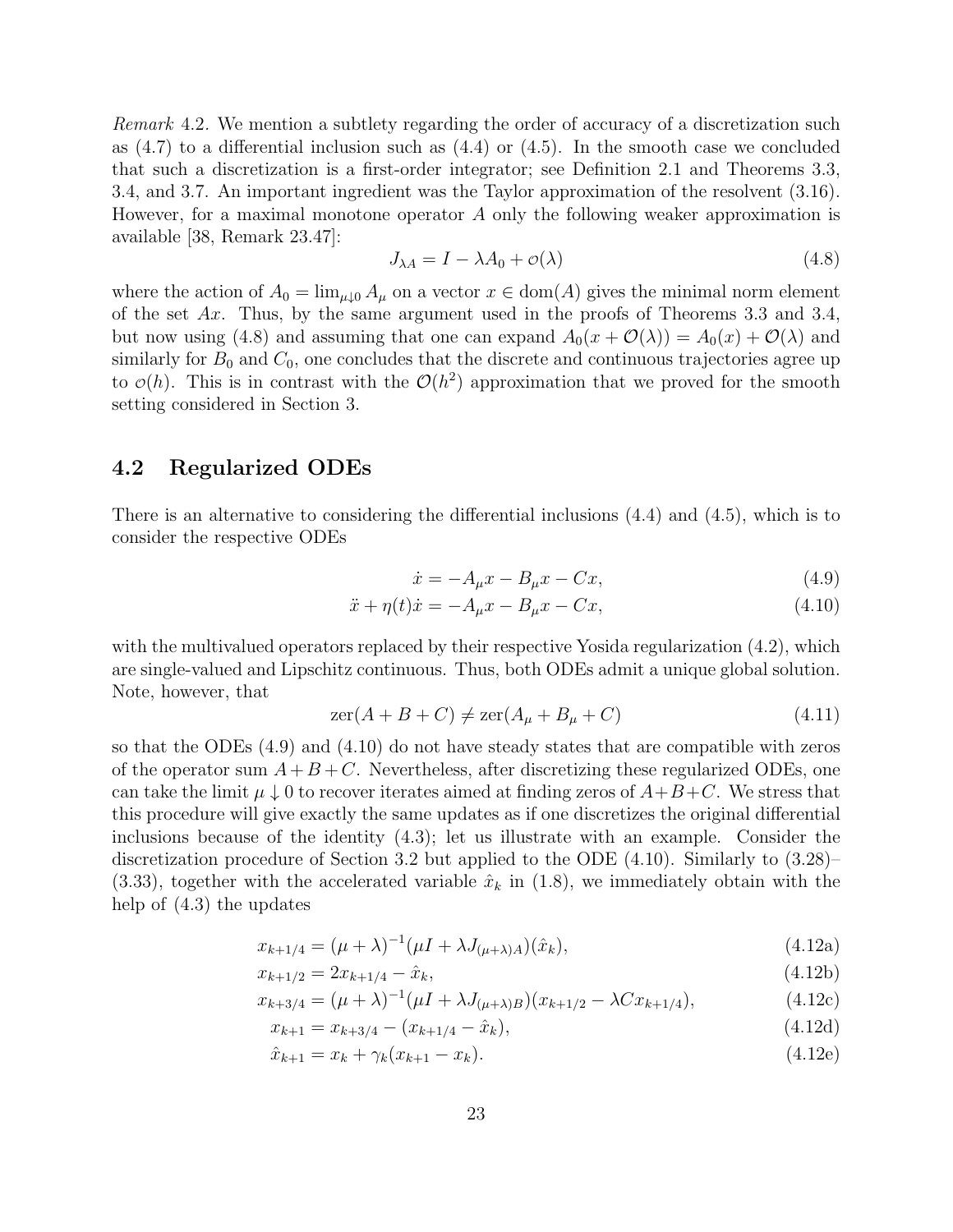Taking the limit  $\mu \downarrow 0$  above results in the updates (4.7), which we can recall as a discretization of the differential inclusion (4.5).

Remark 4.3. It is possible to generalize Lemma 3.5 to general maximal monotone operators, i.e.,  $0 \in (A + B + C)(\overline{x})$  if and only if  $\mathcal{P}(x) = x$  where

$$
\mathcal{P} \equiv \frac{1}{2}I + \frac{1}{2}C_{\lambda B} \circ (C_{\lambda A} - \lambda C \circ J_{\lambda A}) - \frac{1}{2}\lambda C \circ J_{\lambda A}
$$
(4.13)

and  $\bar{x} = J_{\lambda A}x$ . The proof is similar to the one of Lemma 3.5, although one needs to be careful in replacing equalities by appropriate inclusions and using the fact that the resolvent of a maximal monotone operator is single-valued. Therefore, by the same arguments as in Theorem 3.6, the updates (4.7) preserve zeros of  $A + B + C$ .

Remark 4.4. To place the above concepts within an optimization context, consider the case where  $A = \partial f$  is the subdifferential of a nonsmooth convex function f. Then, the Yosida regularization (4.3) becomes

$$
\nabla f_{\mu}(x) = \mu^{-1}(x - \text{prox}_{\mu f}(x)),
$$
\n(4.14)

which is the gradient of the Moreau envelope  $f_{\mu}(x) \equiv \min_{y} (f(y) + \frac{1}{2\mu} ||y - x||^2)$ . The Moreau envelope is always differentiable and has the same minimizers as  $f$ .

## 5 Numerical Experiments

Based on the continuous rates of Table 1, we expect that the accelerated algorithms that we have introduced will converge faster than their non-accelerated counterparts. In this section we investigate this numerically.

### 5.1 LASSO

Consider the well-known LASSO regression problem

$$
\min_{x \in \mathbb{R}^n} \left\{ F(x) = \frac{1}{2} \|Ax - b\|^2 + \alpha \|x\|_1 \right\} \tag{5.1}
$$

where  $A \in \mathbb{R}^{m \times n}$  is a given matrix,  $b \in \mathbb{R}^m$  is a given signal, and  $\alpha > 0$  is a weighting parameter. We generate data by sampling  $A \sim \mathcal{N}(0, 1)$ , where  $\mathcal{N}(\mu, \sigma)$  denotes a normal distribution with mean  $\mu$  and standard deviation  $\sigma$ , and then normalizing its columns to have unit two norm. We sample  $x_{\bullet} \in \mathbb{R}^n \sim \mathcal{N}(0, 1)$  with sparsity level 95% (i.e., only 5% of its entries are nonzero), and then add noise to obtain the observed signal  $b = Ax_{\bullet} + e$ , where the entries of e are chosen i.i.d. from a normal distribution with mean zero and standard deviation  $10^{-3}$ . We choose  $m = 500$  and  $n = 2500$ . The resulting signal-to-noise ratio is on the order of 250, and  $x_{\bullet}$  has 125 nonzero entries. The parameter  $\alpha$  is set as  $\alpha = 0.1 \alpha_{\text{max}}$  where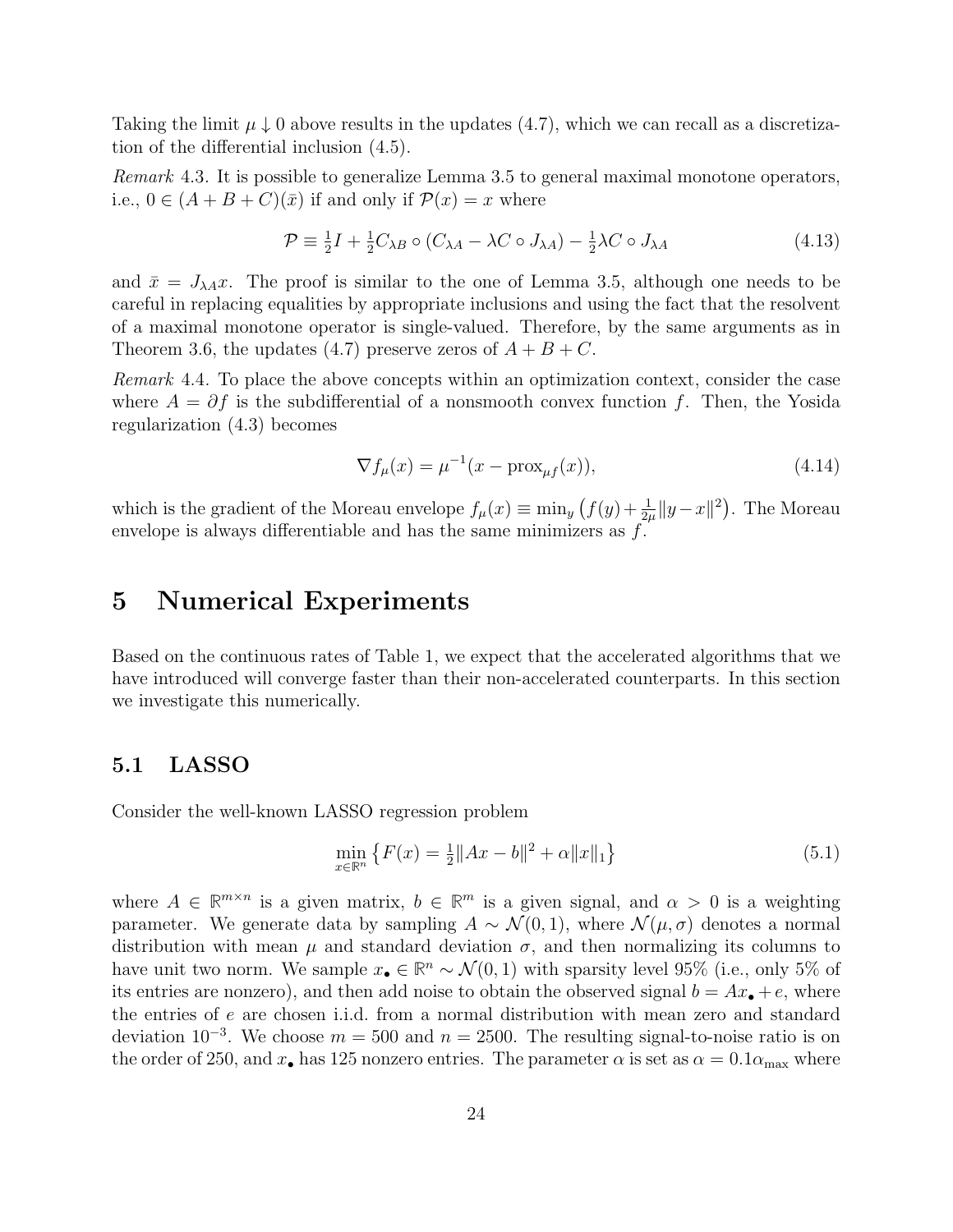

Figure 3: Performance of our twelve tested algorithm variants on problem (5.1). We perform 10 Monte-Carlo runs and show the mean and standard deviation of the relative error between  $F_k = F(x_k)$  and  $F^*$ , where  $F^*$  is the solution obtained by CVXPY.

 $\alpha_{\text{max}} = ||A^T b||_{\infty}$  is the maximum value for  $\alpha$  such that (5.1) admits a nontrivial solution. We evaluate methods by computing the relative error  $|F_k - F^*|/F^*$  where  $F_k \equiv F(x_k)$  and  $F^{\star}$  is the value of the objective obtained with the default implementation of CVXPY.

We compare four frameworks: ADMM and Douglas-Rachford (DR) (these correspond to Algo. 1 and Algo. 2, respectively, with  $f(x) = \frac{1}{2} ||Ax - b||_2^2$ ,  $g(x) = \alpha ||x||_1$ , and  $w(x) = 0$ , and forward-backward (FB) splitting and Tseng splitting (these correspond to Algo. 2 and Algo. 3, respectively, with  $f(x) = 0$ ,  $g(x) = \alpha ||x||_1$ ,  $w(x) = \frac{1}{2} ||Ax - b||_2^2$ . For each of these four frameworks, we consider three variants: no acceleration (i.e., setting  $\gamma_k = 0$  for all k), acceleration based on decaying damping (i.e., setting  $\gamma_k$  by (1.8) with damping coefficient defined in (1.4)), and acceleration based on constant damping (i.e., setting  $\gamma_k$  by (1.8) with damping coefficient defined in (1.5)). This results in a total of twelve algorithms that we denote by ADMM, ADMM-decaying, ADMM-constant, DR, DR-decaying, DR-constant, FB, FB-decaying, FB-constant, Tseng, Tseng-decaying, Tseng-constant. In all cases, we choose a step size of  $\lambda = 0.1$  for the proximal operators. For decaying damping we choose  $r = 3$ , and for constant damping  $r = 0.5$ .

In Fig. 3 we report the mean and standard deviation (errorbars) across 10 randomly generated instances of problem (5.1) for various methods. The figure shows that the accelerated variants of each method improve over the non-accelerated variant. In particular, the constant damping accelerated variant is the fastest in this example.

## 5.2 Nonnegative matrix completion

We now consider a matrix completion problem where the entries of the matrix are constrained to lie in a specified range. Suppose that for a low-rank matrix  $M \in \mathbb{R}^{n \times m}$ , we only have access to certain entries whose ordered pairs are collected in a set  $\Omega$ ; let the operator  $\mathcal{P}_{\Omega}$ :  $\mathbb{R}^{n \times m} \to \mathbb{R}^{n \times m}$  denote the projection onto these observable entries. The observable data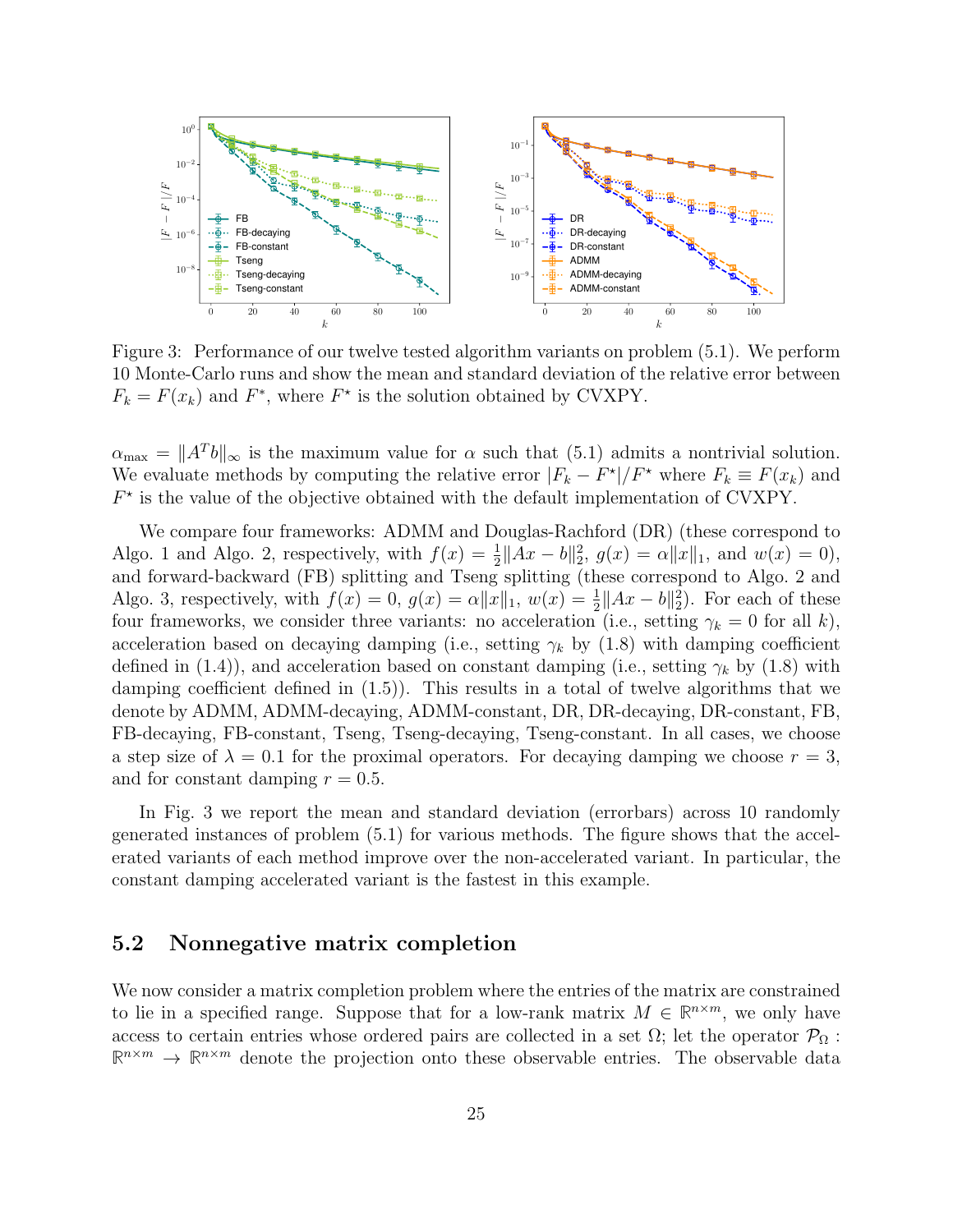matrix is given by  $M_{obs} = \mathcal{P}_{\Omega}(M)$  where  $[\mathcal{P}_{\Omega}(M)]_{ij} = M_{ij}$  if  $(i, j) \in \Omega$  and  $[\mathcal{P}_{\Omega}(M)]_{ij} = 0$ otherwise. The goal is then to estimate the missing entries of  $M$ . One popular approach is to solve the convex optimization problem min $\{||X||_* | \mathcal{P}_{\Omega}(X) = \mathcal{P}_{\Omega}(M)\}\)$ , where  $||X||_*$  is the nuclear norm of  $X$  [55]. We consider a modification of this approach by imposing constraints of the form  $a \leq X_{ij} \leq b$  for given constants a and b. Specifically, we solve

$$
\min_{X \in \mathbb{R}^{n \times m}} \left\{ F(X) = \underbrace{\alpha \|X\|_{*}}_{f(X)} + \underbrace{\mathbb{I}_{[a,b]}(X)}_{g(X)} + \underbrace{\frac{1}{2} \|\mathcal{P}_{\Omega}(X) - \mathcal{P}_{\Omega}(M)\|_{F}^{2}}_{w(X)} \right\}
$$
(5.2)

where  $\|\cdot\|_F$  denotes the Frobenius norm,  $\mathbb{I}_{[a,b]}(X) = 0$  if  $a \leq X_{ij} \leq b$  for all  $(i, j)$  and  $\mathbb{I}_{[a,b]}(X) = \infty$  otherwise, and  $\alpha > 0$  is a weighting parameter such that larger values of  $\alpha$ promote lower rank solutions [55] in problem (5.2).

We generate the low-rank matrix as  $M = L_1 L_2^T$  where  $\{L_1, L_2\} \subset \mathbb{R}^{100 \times 5}$  with entries chosen i.i.d. from  $\mathcal{N}(3,1)$ . This ensures M has rank 5 (with probability one) and that each entry is positive with high probability (each test instance was verified to have positive entries). We sample  $sn^2$  entries of M uniformly at random, with a sampling ratio  $s = 0.4$ , i.e., 40% of the matrix M is observed in  $M_{\text{obs}}$ . We choose

$$
a = \min\{ [M_{\text{obs}}]_{ij} \mid (i, j) \in \Omega \} - \sigma/2,
$$
  
\n
$$
b = \max\{ [M_{\text{obs}}]_{ij} \mid (i, j) \in \Omega \} + \sigma/2
$$
\n(5.3)

where  $\sigma$  is the standard deviation of all entries of  $M_{\text{obs}}$ .

We compare two frameworks: Davis-Yin (DY) (see Algo. 2) and ADMM (see Algo. 1). For each of these two frameworks, we consider the same three variants discussed in the previous section: no acceleration, acceleration based on decaying damping, and acceleration based on constant damping. These six algorithms are denoted by DY, DY-decaying, DY-constant, ADMM, ADMM-decaying, and ADMM-constant. Problem (5.2) can be solved using these algorithms with the proximal operator  $J_{\tau \partial \|\cdot\|_*}(X) = UD_{\tau}(\Sigma)V^T$ , where  $X = U\Sigma V^T$  is the singular value decomposition of X and  $[D_{\tau}(\Sigma)]_{ii} = \max\{\Sigma_{ii} - \tau, 0\}$ ; see [55] for details. The proximal operator of g is just the projection  $[J_{\lambda \partial \mathbb{I}_{[a,b]}}(X)]_{ij} = \max\{a, \min(X_{ij}, b)\}\.$  Finally,  $\nabla w(X) = \mathcal{P}_{\Omega}(X - M)$ . In terms of algorithm parameters, we choose a step size of  $\lambda = 1$  (for all variants),  $r = 3$  for decaying damping, and  $r = 0.1$  for constant damping. To evaluate algorithm performance, we use the relative error measure

$$
||M_k - M||_F / ||M||_F
$$
\n(5.4)

where  $M_k$  is the solution estimate obtained during the kth iteration. The stopping criteria for the optimization algorithms is  $||M_{k+1} - M_k||_F / ||M_k||_F \le 10^{-10}$ , which was satisfied for every problem instance even though it is a relatively tight tolerance.

In Fig. 4 we report the mean and standard deviation (errorbars) across 10 randomly generated instances of problem (5.2) with  $\alpha = 3.5$  for the above algorithm variants. All methods terminate successfully and recover a matrix with the correct rank of five and a final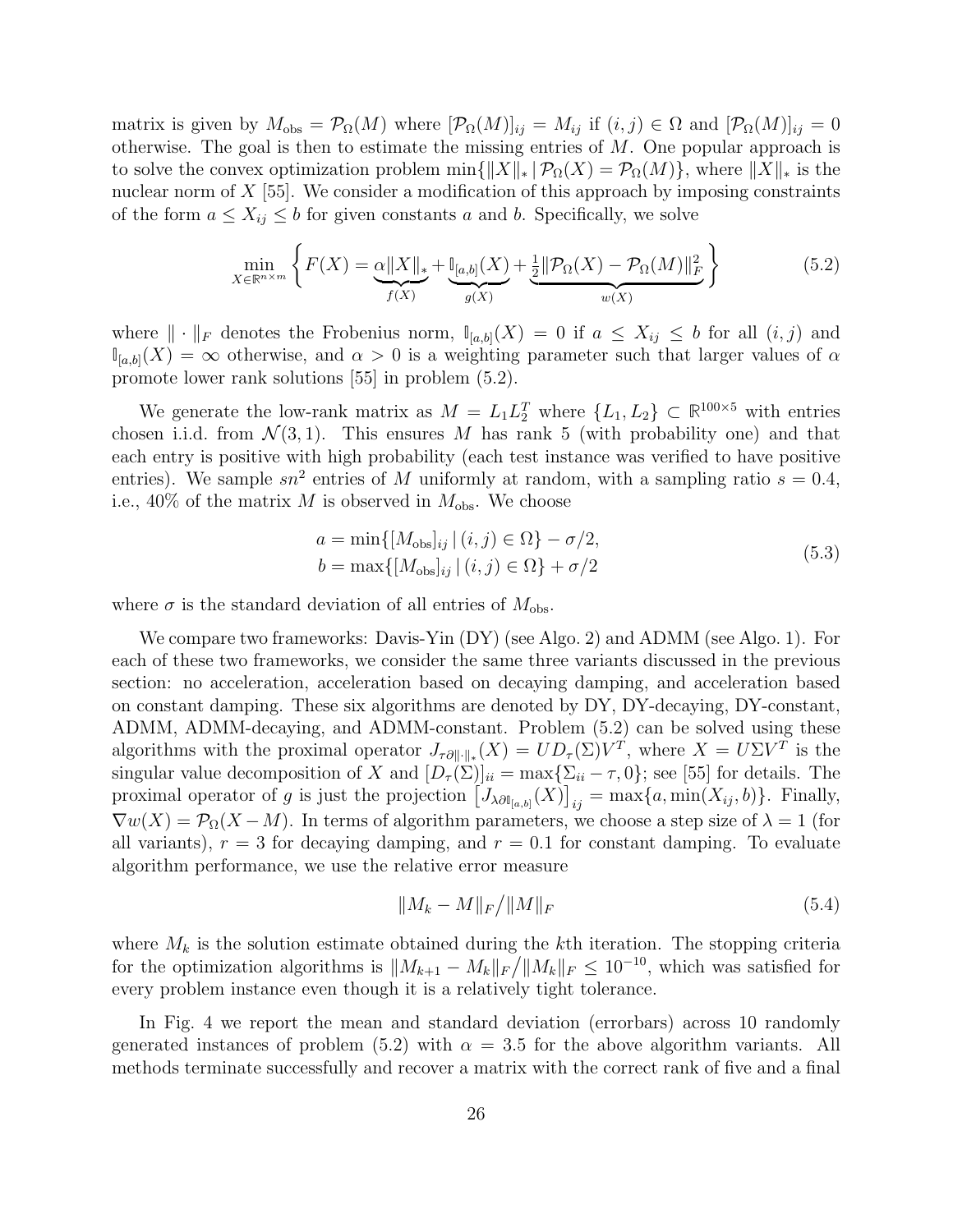

Figure 4: Performance of algorithms on problem (5.2) with  $\alpha = 3.5$ . We perform 10 Monte Carlo runs and indicate the mean and standard deviation for the relative error between the ground truth matrix M and the kth iterate  $M_k$  (left), and the number of iterations needed by the method to reach the termination tolerance (right).

relative error of  $\approx 5 \times 10^{-3}$ . The total number of iterations performed by each method are also shown in Fig. 4.

Motivated by the relatively large final relative error achieved for the single value of  $\alpha$ in the previous paragraph, next we consider an annealing schedule on  $\alpha$  that improves the relative error of the computed solutions. We follow the procedure of [56] as follows. Given a sequence  $\alpha_1 > \alpha_2 > \cdots > \alpha_L = \bar{\alpha} > 0$  for some  $\bar{\alpha}$ , we run each algorithm with  $\alpha_j$  and then use its solution as a starting point for the solution to the next run with  $\alpha_{j+1}$ ; all other parameters are kept fixed. Such an approach has been used in compressed sensing [57] and matrix completion [56]. Starting with  $\alpha_0 = \delta ||M_{obs}||_F$  for some  $\delta \in (0, 1)$ , we use the schedule  $\alpha_{j+1} = \max\{\delta\alpha_j, \bar{\alpha}\}\$ until reaching  $\bar{\alpha}$ . In our tests we choose  $\delta = 0.25$  and  $\bar{\alpha} = 10^{-8}$ . We use the same algorithm parameters as those used in creating Fig. 4, except that for the constant damping variants we now use  $r = 0.5$  since it performs better.

In Fig. 5 we report the mean and standard deviation (errorbars) across 10 randomly generated instances of problem (5.2). All methods successfully reach the termination tolerance, as for the previous test, but now achieve a much better reconstruction accuracy (compare Fig. 4 and Fig. 5). The total number of iterations for each method are also shown in Fig. 5. In this example the decaying damping variants do not improve over the non-accelerated method, but the constant damping variants still provide a speedup. We believe these findings can be explained by the fact that the accelerated gradient flow with constant damping attains exponential convergence on strongly convex problems, as opposed to the decaying damping (see Table 1).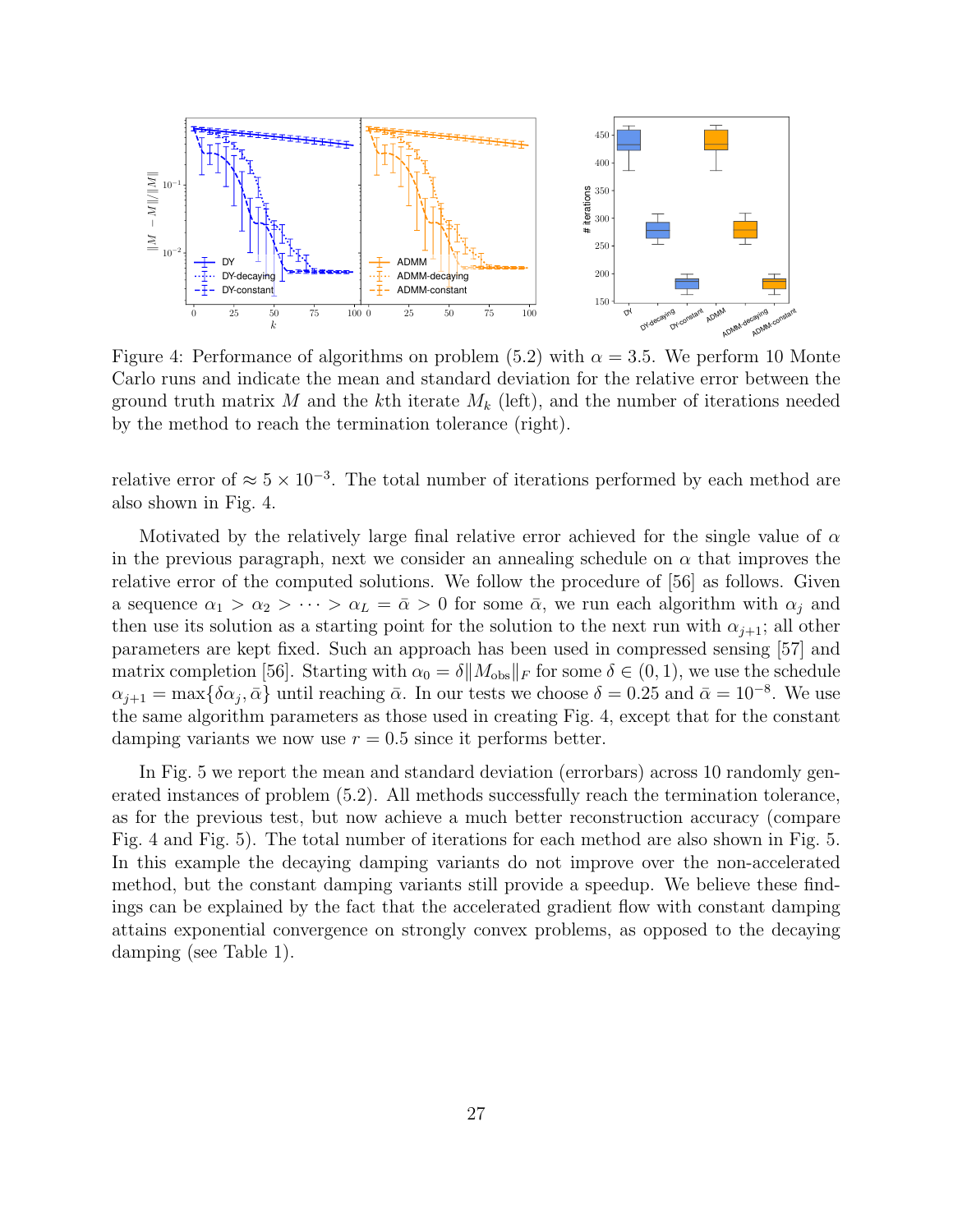

Figure 5: Performance of algorithms on problem  $(5.2)$  when annealing is used for  $\alpha$ . We perform 10 Monte Carlo runs and indicate the mean and standard deviation for the relative error between the ground truth matrix M and the kth iterate  $M_k$  (left), and the number of iterations needed to reach the termination tolerance (right).

## 6 Final Remarks

We showed that four types of proximal algorithms, namely forward-backward, Tseng splitting, Douglas-Rachford, and Davis-Yin, correspond to different discretizations of the gradient flow (1.2). We also showed that several accelerated variants of each of these methods arise from a similar discretization to the accelerated gradient flow (1.3). Such algorithms are steady-state-preserving first-order integrators to the associated ODE. Moreover, we showed that ADMM and its accelerated variants correspond to a rebalanced splitting, which is a technique recently introduced in the literature [43] to obtain discretizations that preserve steady states.

The new accelerated frameworks (see Algos. 1, 2, and 3), which are new in general, reduce to known methods as special cases. Our frameworks provide different types of acceleration depending on the choice of damping strategy such as (1.8) or (3.12), although other choices are also possible.

Our derivations provide a new perspective on the important class of "operator splitting methods" by establishing tight connections with splitting methods for ODEs. Such an approach endows the gradient flow (1.2) and the accelerated gradient flow (1.3) with a unifying character for optimization since they capture the leading order behavior of several known algorithms. However, a complete understanding of a particular algorithm requires a more refined analysis and is an interesting problem.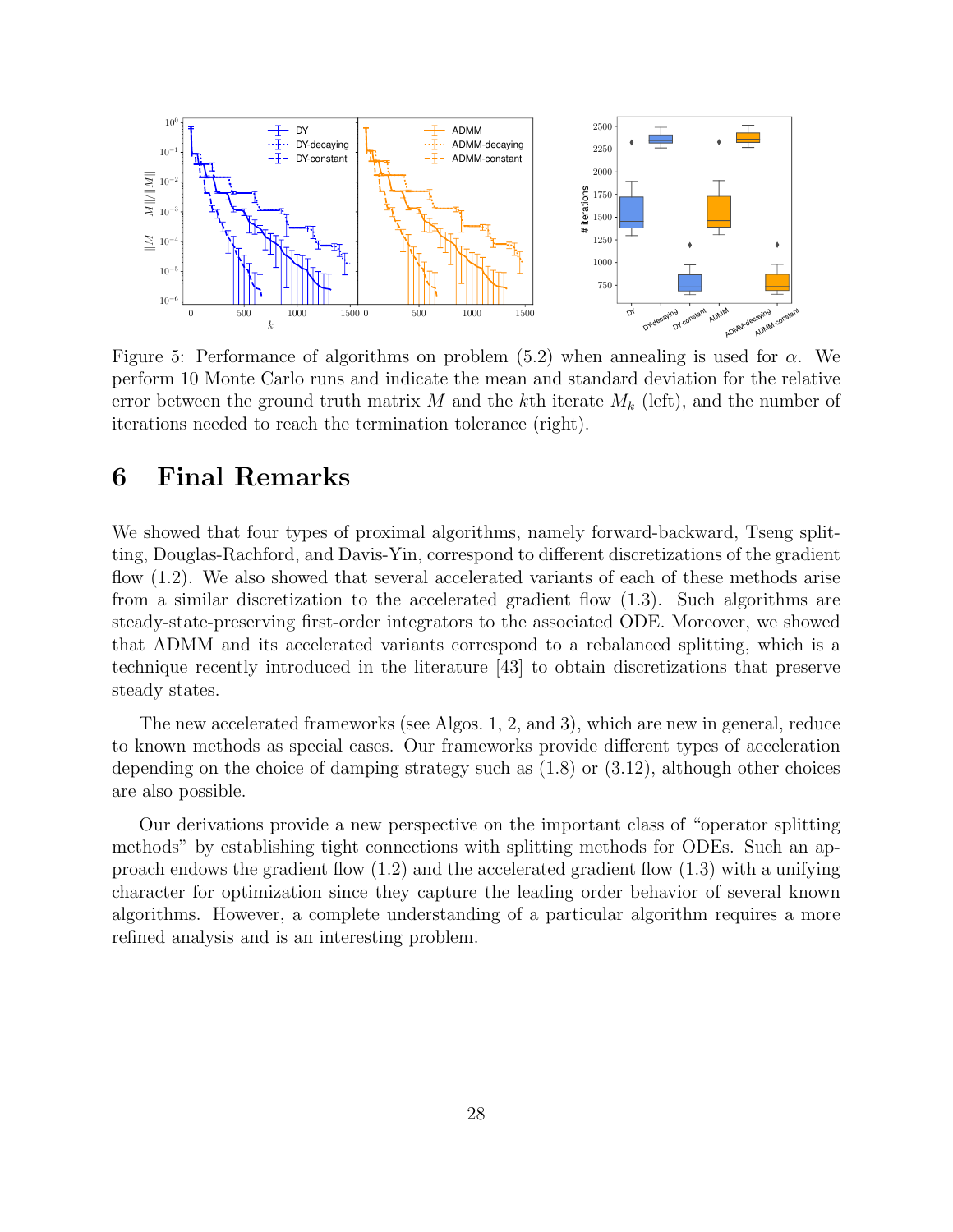## Acknowledgments

We would like to thank Patrick Johnstone for discussions. This work was supported by grants ARO MURI W911NF-17-1-0304 and NSF 1447822.

## References

- [1] B. T. Polyak, "Some Methods of Speeding Up the Convergence of Iteration Methods," USSR Comp. Math. and Math. Phys. 4 no. 5,  $(1964)$  1–17.
- [2] Y. Nesterov, "A Method of Solving a Convex Programming Problem with Convergence Rate  $O(1/k^2)$ ," Soviet Mathematics Doklady 27 no. 2, (1983) 372-376.
- [3] W. Su, S. Boyd, and E. J. Candès, "A Differential Equation for Modeling Nesterov's Accelerated Gradient Method: Theory and Insights," J. Mach. Learn. Res. 17 no. 153, (2016) 1–43.
- [4] A. Wibisono, A. C. Wilson, and M. I. Jordan, "A Variational Perspective on Accelerated Methods in Optimization," Proc. Nat. Acad. Sci. 113 no. 47, (2016) E7351–E7358.
- [5] W. Krichene, A. Bayen, and P. L. Bartlett, "Accelerated mirror descent in continuous and discrete time," NIPS (2015) 2845–2853.
- [6] H. Attouch, Z. Chbani, J. Peypouquet, and P. Redont, "Fast Convergence of Inertial Dynamics and Algorithms with Asymptotic Vanishing Viscosity," Math. Prog. (2016) 1–53.
- [7] A. C. Wilson, B. Recht, and M. I. Jordan, "A Lyapunov Analysis of Momentum Methods in Optimization." arXiv:1611.02635v3 [math.OC], 2016.
- [8] C. J. Maddison, D. Paulin, Y. W. Teh, B. O'Donoghue, and A. Doucet, "Hamiltonian Descent Methods." arXiv:1809.05042 [math.OC], 2018.
- [9] B. O'Donoghue and C. J. Maddison, "Hamiltonian Descent for Composite Objectives." arXiv:1806.02608 [math.OC], 2019.
- [10] M. Muehlebach and M. I. Jordan, "A Dynamical Systems Perspective on Nesterov Acceleration," in ICML. 2019.
- [11] G. França, J. Sulam, D. P. Robinson, and R. Vidal, "Conformal Symplectic and Relativistic Optimization." arXiv:1903.04100 [math.OC], 2019.
- [12] H. Attouch and A. Cabot, "Convergence of Damped Inertial Dynamics Governed by Regularized Maximally Monotone Operators," J. Diff. Eq. 264 (2018) 7138–7182.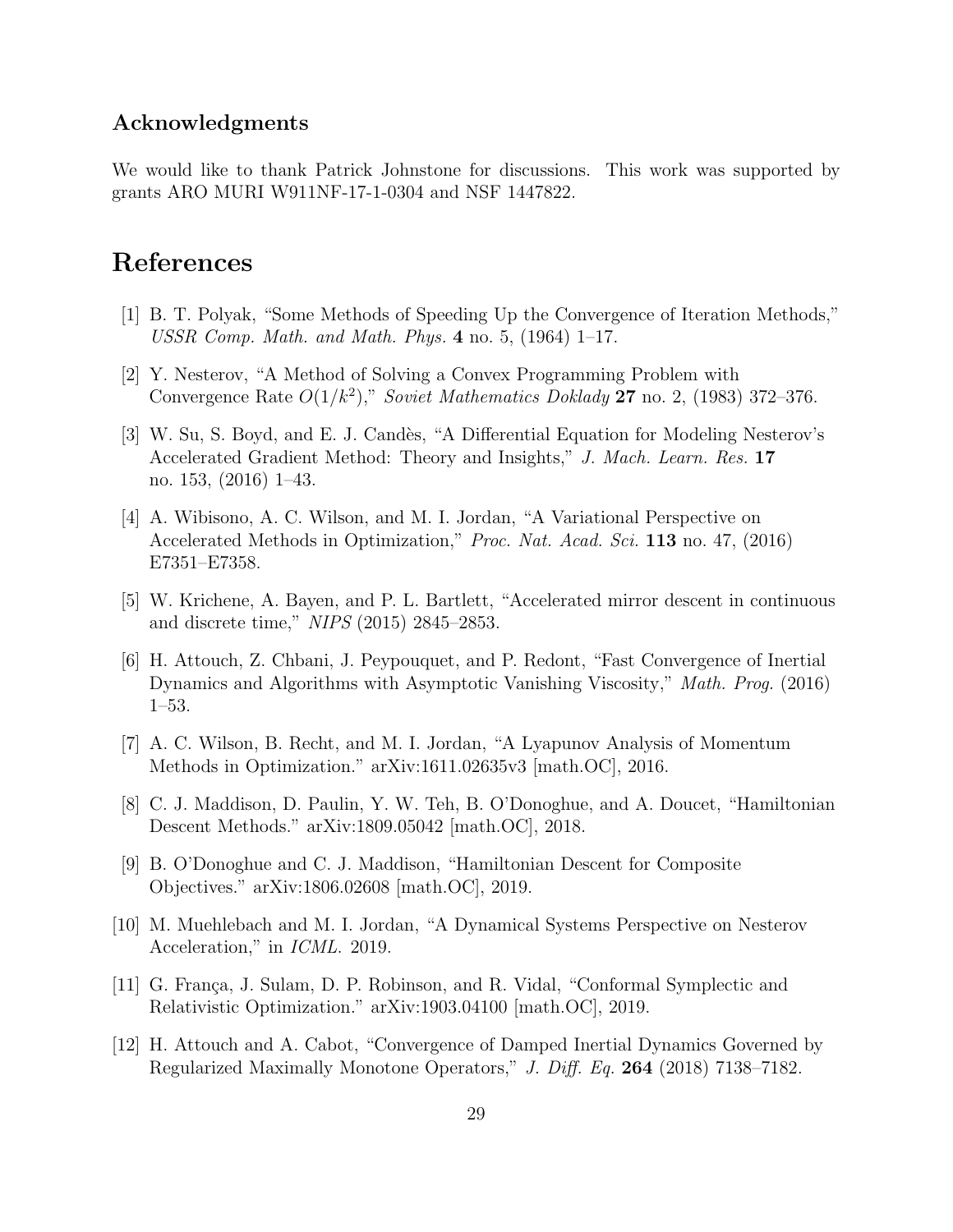- [13] H. Attouch and A. Cabot, "Convergence Rates of Inertial Forward-Backward Algorithms," SIAM J. Optim. 28 no. 1, (2018) 849–874.
- [14] R. May, "Asymptotic for a Second-Order Evolution Equation with Convex Potential and Vanishing Damping Term," Turkish J. Math. 41 (2016) 681–785.
- [15] H. Attouch, A. Cabot, Z. Chbani, and H. Riahi, "Inertial Forward-Backward Algorithms with Perturbations: Application to Tikhonov Regularization," J. Opt. *Theo. and App.* **179** no. 1, (2018) 1–36.
- [16] H. Attouch, J. Peypouquet, and P. Redont, "BackwardForward Algorithms for Structured Monotone Inclusions in Hilbert Spaces," J. Math. Anal. and App. 457 no. 2, (2018) 1095–1117.
- [17] G. França, D. P. Robinson, and R. Vidal, "ADMM and Accelerated ADMM as Continuous Dynamical Systems," in ICML. 2018. arXiv:1805.06579 [math.OC].
- [18] G. França, D. P. Robinson, and R. Vidal, "A Nonsmooth Dynamical Systems Perspective on Accelerated Extensions of ADMM." arXiv:1808.04048 [math.OC], 2018.
- [19] P. L. Lions and B. Mercier, "Splitting Algorithms for the Sum of two Nonlinear Operators," SIAM J. Numer. Anal. 16 no. 6, (1979) 964–979.
- [20] G. B. Passty, "Ergodic Convergence to a Zero of the Sum of Monotone Operators in Hilbert space," *J. Math. Anal. Appl.* **72** no. 2, (1979) 383-390.
- [21] S. P. Han and G. Lou, "A Parallel Algorithm for a Class of Convex Programs," SIAM J. Control Optim. 29 (1991) 403–419.
- [22] P. Tseng, "A Modified Forward-Backward Splitting Method for Maximal Monotone Mappings," *SIAM J. Control Optim.* **38** no. 2, (2000) 431–446.
- [23] J. Douglas and H. H. Rachford, "On the Numerical Solution of Heat Conduction Problems in two and Three Space Variables," *Trans. Amer. Math. Soc.* 82 (1956) 421–439.
- [24] D. Davis and W. Yin, "A Three-Operator Splitting Scheme and its Optimization Applications," Set-Valued and Variational Analysis 25 (2017) 829–858.
- [25] R. Glowinski and A. Marroco, "Sur l'approximation, par él'ements finis d'ordre un, et la résolution, par pénalisation-dualité d'une classe de probèmes de Dirichlet non linéaires," ESAIM: Mathematical Modelling and Numerical Analysis - Modélisation Mathématique et Analyse Numérique  $9$  no. R2, (1975) 41–76.
- [26] D. Gabay and B. Mercier, "A Dual Algorithm for the Solution of Nonlinear Variational Problems via Finite Element Approximations," Computers and Mathematics with Applications  $2$  no. 1, (1976) 17-40.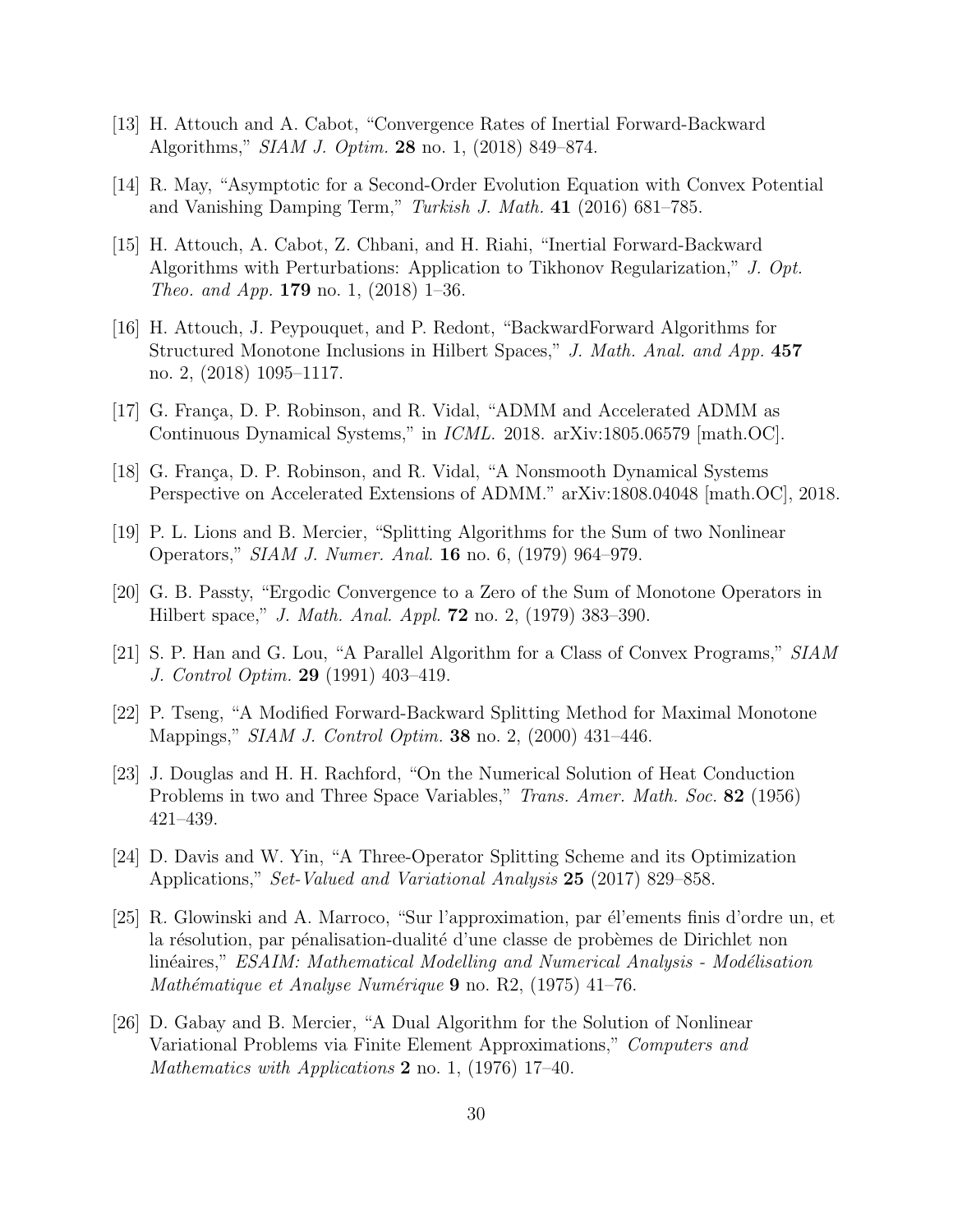- [27] P. R. Johnstone and J. Eckstein, "Projective Splitting with Forward Steps: Asynchronous and Block-Iterative Operator Splitting." arXiv:1803.07043 [math.OC], 2018.
- [28] S. Boyd, N. Parikh, E. Chu, B. Peleato, and J. Eckstein, "Distributed Optimization and Statistical Learning via the Alternating Direction Method of Multipliers," Foundations and Trends in Machine Learning 3 no. 1, (2011) 1–122.
- [29] F. E. Browder, "Nonlinear Elliptic Boundary Value Problems," Bull. Amer. Math. Soc. **69** no. 6, (1963) 862–874.
- [30] F. E. Browder, "The Solvability of Non-linear Functional Equations," Duke Math J. 30 no. 4, (1963) 557–566.
- [31] F. E. Browder, "Variational Boundary Value Problems for Quasi-Linear Elliptic Equations of Arbitrary Order," Proc. Nat. Acad. Sci. 50 no. 1, (1963) 31–37.
- [32] R. T. Rockafellar, "Monotone Operators and the Proximal Point Algorithm," SIAM J. Control Optim. 14 no. 5, (1976) 877–898.
- [33] P. L. Combettes, "Solving Monotone Inclusions via Compositions of Nonexpansive Averaged Operators," *Optimization* 53 no. 5, (2004) 475–504.
- [34] P. L. Combettes and J. C. Pesquet, "Proximal Splitting Methods in Signal Processing," Fixed-Point Algorithms for Inverse Problems in Science and Engineering (2011) 185–212.
- [35] P. L. Combettes and V. R. Wajs, "Signal Recovery by Proximal Forward-Backward Splitting," Multiscale Model. Simul. 4 no. 4, (2005) 1168–1200.
- [36] O. Güler, "On the Convergence of the Proximal Point Algorithm for Convex Minimization," *SIAM J. Control Optim.* **29** (1991) 403–419.
- [37] J. Eckstein and D. P. Bertsekas, "On the Douglas-Rachford Splitting Method and the Proximal Point Algorithm for Maximal Monotone Operators," Mathematical Programming 55 (1992) 293–318.
- [38] H. H. Bauschke and P. L. Combettes, Convex Analysis and Monotone Operator Theory in Hilbert Spaces. Springer International Publishing, 2017.
- [39] E. K. Ryu and S. Boyd, "A Primer on Monotone Operator Methods," Appl. Comput. Math. 15 no. 1, (2016) 3–43.
- [40] A. Cauchy, "Méthode générale pour la résolution des systèmes d'équations simultanées," C. R. Acad. Sci. Paris 25 (1847) 536–538.
- [41] R. I. McLachlan and G. R. W. Quispel, "Splitting Methods," Acta Numerica 11 (2002) 341–434.